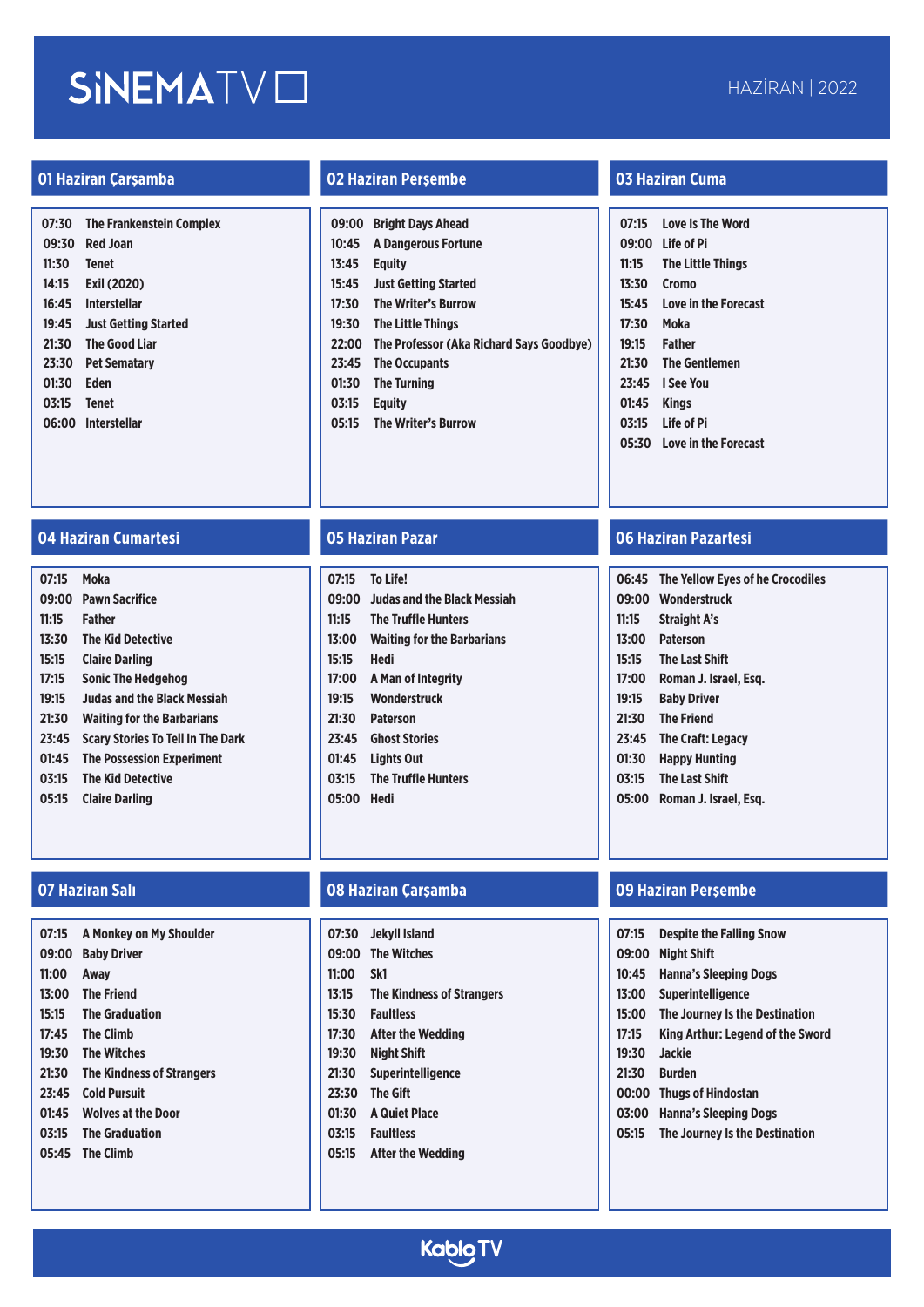| 07:30 | The Night of a 1000 Hours        |
|-------|----------------------------------|
| 09:15 | <b>Jackie</b>                    |
| 11:15 | <b>Trespass Against Us</b>       |
| 13:15 | <b>Burden</b>                    |
| 15:45 | <b>One Last Heist</b>            |
| 17:30 | Stefan Zweig, Farewell to Europe |
| 19:30 | <b>Window at the Sea</b>         |
| 21:30 | <b>The Drv</b>                   |
| 23:45 | <b>Incident in a Ghostland</b>   |
| 01:30 | The Curse of La Llorona          |
| 03:15 | <b>One Last Heist</b>            |
| 05:00 | Stefan Zweig, Farewell to Europe |
|       |                                  |

### **13 Haziran Pazartesi 14 Haziran Salı 15 Haziran Çarşamba**

| 08:00 | <b>Fantastic Beasts and Where to Find Them</b> |
|-------|------------------------------------------------|
| 10:30 | <b>Steve Mcqueen: The Man &amp; Le Mans</b>    |
| 12:30 | <b>Versus</b>                                  |
| 14:30 | <b>Wonder</b>                                  |
| 16:45 | <b>Bairangi Bhailaan</b>                       |
| 19:30 | Cruel                                          |
| 21:30 | A Rainy Day In New York                        |
| 23:15 | The Unholy (2021)                              |
| 01:15 | <b>Cold Skin</b>                               |
| 03:15 | <b>Fantastic Beasts and Where to Find Them</b> |
| 05:45 | Bairangi Bhailaan                              |

| 07:15 | Courted                         |
|-------|---------------------------------|
| 09:00 | Tonio                           |
| 11:00 | <b>The Peanut Butter Falcon</b> |
| 13:00 | <b>The Confessions</b>          |
| 15:00 | 150 Milligrams                  |
| 17:30 | <b>Sweetness in the Belly</b>   |
| 19:30 | Lovers                          |
| 21:30 | <b>Who You Think I Am</b>       |
| 23:30 | <b>Angel of Mine</b>            |
| 01:15 | <b>Patient Seven</b>            |
| 03:15 | Tonio                           |
| 05:15 | <b>150 Milligrams</b>           |
|       |                                 |
|       |                                 |

### **10 Haziran Cuma 11 Haziran Cumartesi 12 Haziran Pazar**

| 07:00 | <b>Window at the Sea</b>       |
|-------|--------------------------------|
| 09:00 | <b>Words on Bathroom Walls</b> |
| 11:00 | <b>The Drv</b>                 |
| 13:15 | <b>Here We Are</b>             |
| 15:16 | Little Fish (Spwa)             |
| 17:15 | Aguarela                       |
| 19:00 | Shazam!                        |
| 21:30 | Life Itself                    |
| 23:45 | <b>My Son</b>                  |
| 01:30 | <b>Alien Raiders</b>           |
| 03:15 | Little Fish (Spwa)             |
| 05:15 | Aguarela                       |

|       | 08:30 The Martian                    |
|-------|--------------------------------------|
| 11:00 | <b>Spotlight</b>                     |
| 13:15 | A Rainy Day in New York              |
| 15:00 | <b>The Guest</b>                     |
| 17:00 | <b>Bus 657</b>                       |
|       | 19:00 The Man Who Killed Don Quixote |
| 21:30 | <b>Sun Children (The Sun)</b>        |
|       | 23:30 The Legend of Tomiris          |
|       | 02:30 The Martian                    |
|       | 05:00 Spotlight                      |
|       |                                      |
|       |                                      |

| 07:00 Abel |                                             |
|------------|---------------------------------------------|
|            | 08:30 Shazam!                               |
| 10:45      | <b>Our Lovers</b>                           |
|            | 12:30 Life Itself                           |
| 14:45      | Tenet                                       |
| 17:30      | Avka                                        |
| 19:30      | <b>Steve Mcqueen: The Man &amp; Le Mans</b> |
| 21:30      | Wonder                                      |
| 23:45      | The Strangers: Prey at Night                |
| 01:30      | <b>Hole in the Ground</b>                   |
| 03:15      | <b>Tenet</b>                                |
| 06:00      | Avka                                        |
|            |                                             |

| 07:15 | <b>The Fury</b>                 |
|-------|---------------------------------|
| 09:15 | The Man Who Killed Don Quixote  |
| 11:30 | <b>Wonder Wheel</b>             |
| 13:30 | <b>Sun Children (The Sun)</b>   |
| 15:30 | Where Is Kyra?                  |
| 17:30 | <b>Money Monster</b>            |
| 19:30 | <b>The Peanut Butter Falcon</b> |
| 21:30 | Seberg                          |
| 23:30 | <b>The Wolf Hour</b>            |
| 01:30 | Ace the Case: Manhattan Mystery |
| 03:15 | <b>Wonder Wheel</b>             |
| 05:15 | Where Is Kyra?                  |

| 07:45 | <b>A Taste of Summer</b>       |
|-------|--------------------------------|
| 09:30 | Lovers                         |
| 11:30 | <b>Famous and Fatal</b>        |
|       | (Deadly Hollywood Obsession)   |
| 13:15 | Who You Think I Am             |
| 15:15 | Bloody Milk                    |
| 17:00 | <b>The Truth</b>               |
| 19:00 | <b>Spider-Man: Homecoming</b>  |
| 21:30 | <b>Manchester by the Sea</b>   |
|       | 00:00 Patient Zero             |
| 01:45 | <b>The Ganzfeld Experiment</b> |
| 03:15 | <b>Famous and Fatal</b>        |
|       | (Deadly Hollywood Obsession)   |
| 05:00 | <b>The Truth</b>               |

### **16 Haziran Perşembe 17 Haziran Cuma 18 Haziran Cumartesi**

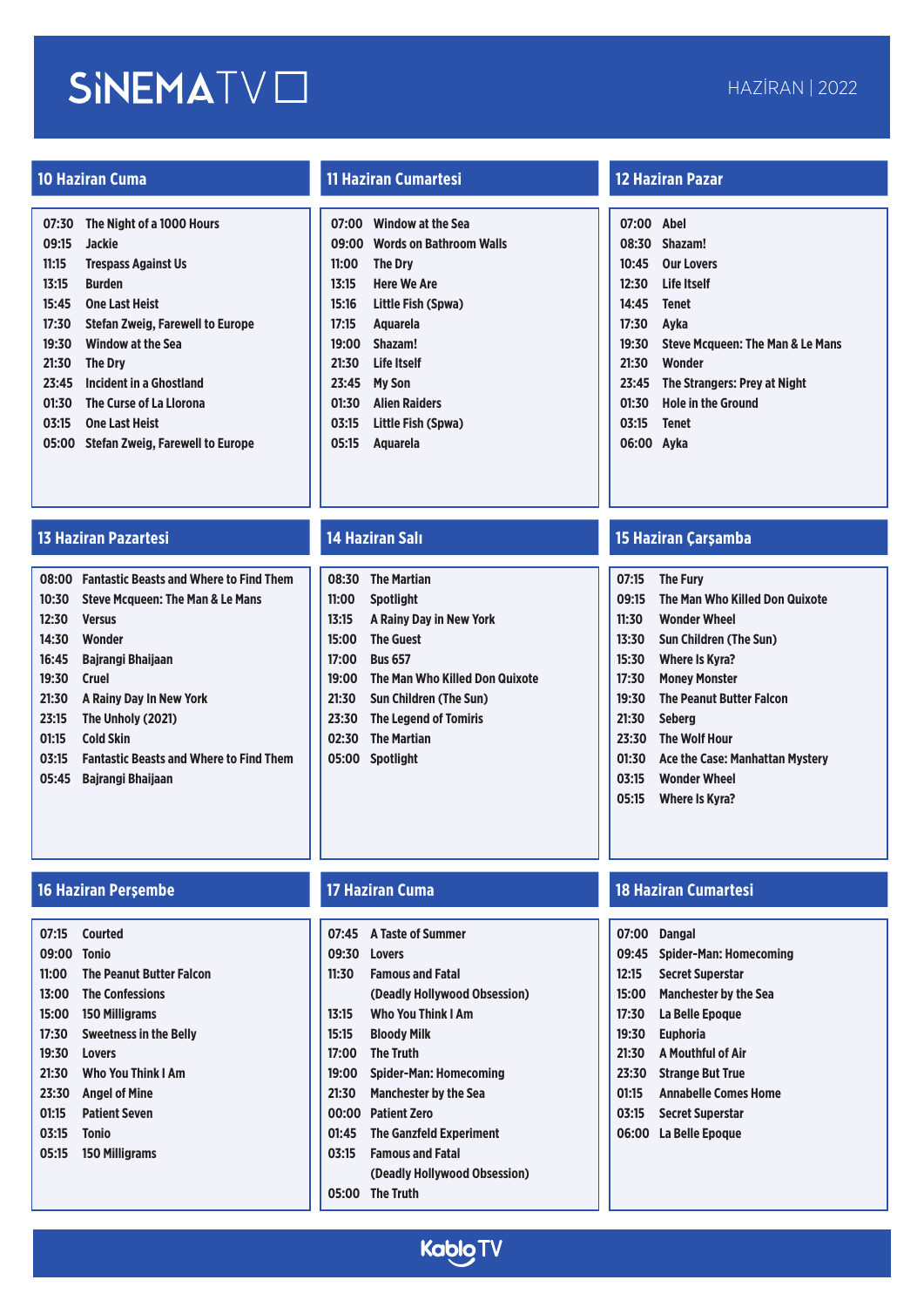| 08:15 | <b>Euphoria</b>           |
|-------|---------------------------|
| 10:15 | Kalinka                   |
| 12:00 | A Mouthful of Air         |
| 14:00 | Interstellar              |
| 17:00 | <b>Fences</b>             |
| 19:30 | <b>Show Me the Father</b> |
| 21:30 | <b>Stillwater</b>         |
| 00:15 | Captain Fantastic         |
| 02:30 | Kalinka                   |
| 04:15 | <b>Interstellar</b>       |
|       |                           |

### **19 Haziran Pazar 20 Haziran Pazartesi 21 Haziran Salı**

| 07:15 | <b>Show Me the Father</b>        |
|-------|----------------------------------|
| 09:00 | Looking for Mr. Wonderful        |
|       | (Revenge for Daddy)              |
| 10:45 | <b>Stillwater</b>                |
| 13:30 | Life of Pi                       |
| 15:45 | So Long My Son                   |
| 19:00 | <b>The Goldfinch</b>             |
| 21:30 | <b>Motherless Brooklyn</b>       |
| 00:15 | <b>Final Destination</b>         |
| 02:00 | K.O.                             |
| 04:15 | <b>Looking for Mr. Wonderful</b> |
|       | (Revenge for Daddy)              |
| 05:45 | So Long My Son                   |
|       |                                  |

### **22 Haziran Çarşamba 23 Haziran Perşembe 24 Haziran Cuma**

|       | 06:45 The Lunchbox           |
|-------|------------------------------|
|       | 08:45 William                |
|       | 10:45 The Kid Detective      |
| 12:45 | <b>Blackbird</b>             |
|       | 14:45 The Little Things      |
| 17:15 | Eauity                       |
|       |                              |
| 19:15 | The Professor and the Madman |
| 21:30 | <b>Richard Jewell</b>        |
|       | 00:00 Final Destination 3    |
| 01:45 | Lights Out                   |
| 03:15 | <b>The Kid Detective</b>     |

### **25 Haziran Cumartesi 26 Haziran Pazar 27 Haziran Pazartesi**

| 07:30 | <b>The Kindness of Strangers</b>                                 |
|-------|------------------------------------------------------------------|
| 09:30 | Madame                                                           |
| 11:15 | A United Kingdom                                                 |
| 13:30 | Jonathan                                                         |
| 15:30 | <b>Ben Is Back</b>                                               |
| 17:30 | The Music of Silence                                             |
| 19:45 | <b>Mothers and Daughters (2016)</b>                              |
| 21:30 | 1917                                                             |
| 23:45 | Birds of Prev (and The Fantabulous Eman.<br>of One Harley Quinn) |
| 01:45 | <b>The Apparition</b>                                            |
| 03:15 | <b>Madame</b>                                                    |
|       | 05:00 Jonathan                                                   |
|       |                                                                  |

|              | 07:45 The Professor and the Madman    |
|--------------|---------------------------------------|
|              | 10:00 The Guilty                      |
| 11:45        | <b>Richard Jewell</b>                 |
|              | 14:00 The Climb                       |
|              | 15:45 Beatriz At Dinner               |
| 17:30 Arctic |                                       |
|              | 19:30 A Wedding                       |
| 21:30        | <b>Godzilla: King of the Monsters</b> |
|              | 00:00 Down A Dark Hall                |
| 01:45        | <b>The Final Destination</b>          |
|              | 03:15 The Climb                       |
|              | 05:00 Beatriz At Dinner               |
|              |                                       |

| 07:00 | The Music of Silence                |
|-------|-------------------------------------|
| 09:15 | Stella's Last Weekend               |
| 11:15 | <b>Mothers and Daughters (2016)</b> |
| 13:00 | Love Is Thicker Than Water          |
| 15:00 | <b>Driven (2019)</b>                |
| 17:15 | <b>True Mothers</b>                 |
| 20:00 | <b>Spring Blossom</b>               |
| 21:30 | <b>Snowden</b>                      |
| 00:00 | It                                  |
| 02:30 | <b>Stella's Last Weekend</b>        |
| 04:30 | <b>Love Is Thicker Than Water</b>   |
| 06:30 | <b>Driven (2019)</b>                |
|       |                                     |

|       | 09:00 After Love           |
|-------|----------------------------|
| 11:00 | <b>The Goldfinch</b>       |
| 13:30 | <b>Midnight Sun</b>        |
| 15:15 | <b>Motherless Brooklyn</b> |
| 17:45 | <b>Endless</b>             |
| 19:30 | William                    |
| 21:30 | <b>Blackbird</b>           |
| 23:30 | <b>Flatliners</b>          |
| 01:30 | <b>Final Destination 2</b> |
| 03:15 | <b>Midnight Sun</b>        |
|       | 05:00 Endless              |
|       |                            |

|              | 06:45 Judas and the Black Messiah |
|--------------|-----------------------------------|
| 09:00 Arctic |                                   |
|              | 11:00 The Secret Garden           |
|              | 13:00 A Wedding                   |
|              | 15:00 Roman J. Israel, Esg.       |
| 17:15        | <b>The Farewell</b>               |
| 19:15        | <b>The Kindness of Strangers</b>  |
|              | 21:30 A United Kingdom            |
|              | 23:45 A Quiet Place               |
| 01:30        | <b>Final Destination 5</b>        |
| 03:15        | Roman J. Israel. Esg.             |
|              | 05:30 The Farewell                |

|       | 08:45 Spring Blossom                           |
|-------|------------------------------------------------|
| 10:15 | Mid90s                                         |
| 12:00 | Snowden                                        |
| 14:30 | <b>Fantastic Beasts and Where to Find Them</b> |
| 17:00 | <b>Words on Bathroom Walls</b>                 |
| 19:15 | Exil (2020)                                    |
| 21:30 | Don't Worry, He Won't Get Far on Foot          |
| 23:30 | Gangster Squad                                 |
| 01:30 | <b>Annabelle</b>                               |
| 03:15 | Mid90s                                         |
|       | 05:00 Fantastic Beasts and Where to Find Them  |
|       |                                                |

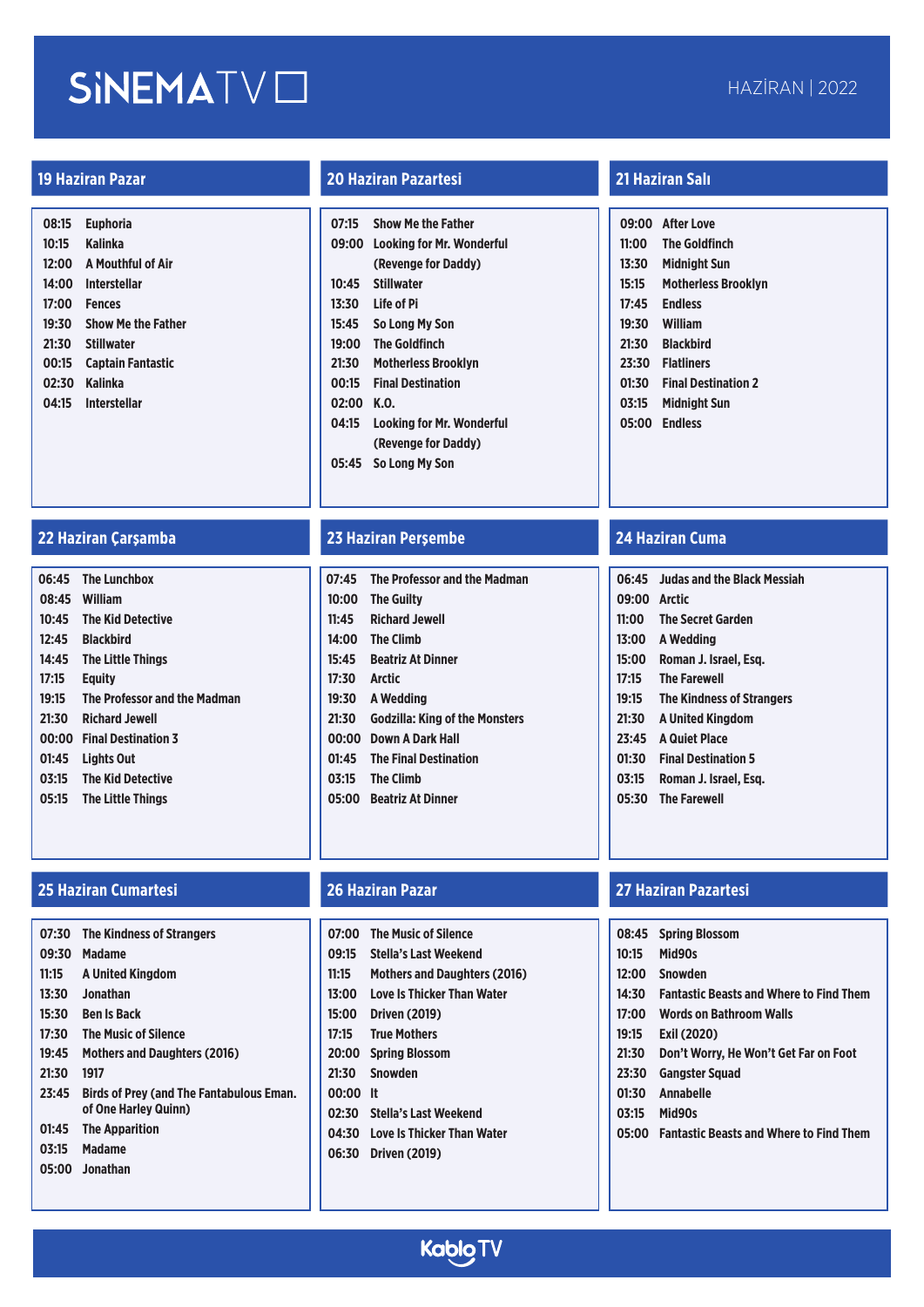| 07:30 | <b>Words on Bathroom Walls</b> |
|-------|--------------------------------|
| 09:30 | Love in the Forecast           |
| 11:15 | Exil (2020)                    |
| 13:30 | I, Daniel Blake                |
| 15:15 | <b>Sunset</b>                  |
| 17:45 | <b>Transit</b>                 |
| 19:45 | Easy                           |
| 21:30 | <b>Heart and Bones</b>         |
| 23:45 | I Still See You                |
| 01:45 | Don't Hang Up                  |
| 03:15 | I. Daniel Blake                |
| 05:15 | <b>Sunset</b>                  |
|       |                                |

| 07:45 | Easy                     |
|-------|--------------------------|
| 09:30 | Zoe                      |
| 11:30 | <b>Heart and Bones</b>   |
| 13:30 | <b>Borg / Mcenroe</b>    |
| 15:30 | Goliath                  |
| 17:15 | <b>Night Shift</b>       |
| 19:15 | <b>Breathe</b>           |
| 21:30 | <b>The Last Vermeer</b>  |
| 23:45 | <b>The Craft: Legacy</b> |
| 01:30 | <b>Dealer</b>            |
| 03:00 | Zoe                      |
| 05:00 | <b>Borg / Mcenroe</b>    |

| 07:15 | <b>The Leisure Seeker</b> |
|-------|---------------------------|
| 09:15 | <b>Breathe</b>            |
| 11:30 | <b>The Ties</b>           |
| 13:30 | Here We Are               |
| 15:30 | Gloria Mundi              |
| 17:45 | <b>Someone, Somewhere</b> |
| 19:45 | <b>Honeyland</b>          |
| 21:30 | <b>The Kitchen</b>        |
| 23:30 |                           |
|       | Pet Sematary              |
| 01:30 | <b>Evil Dead</b>          |
| 03:15 | <b>The Leisure Seeker</b> |
| 05:15 | <b>The Ties</b>           |
|       |                           |
|       |                           |
|       |                           |

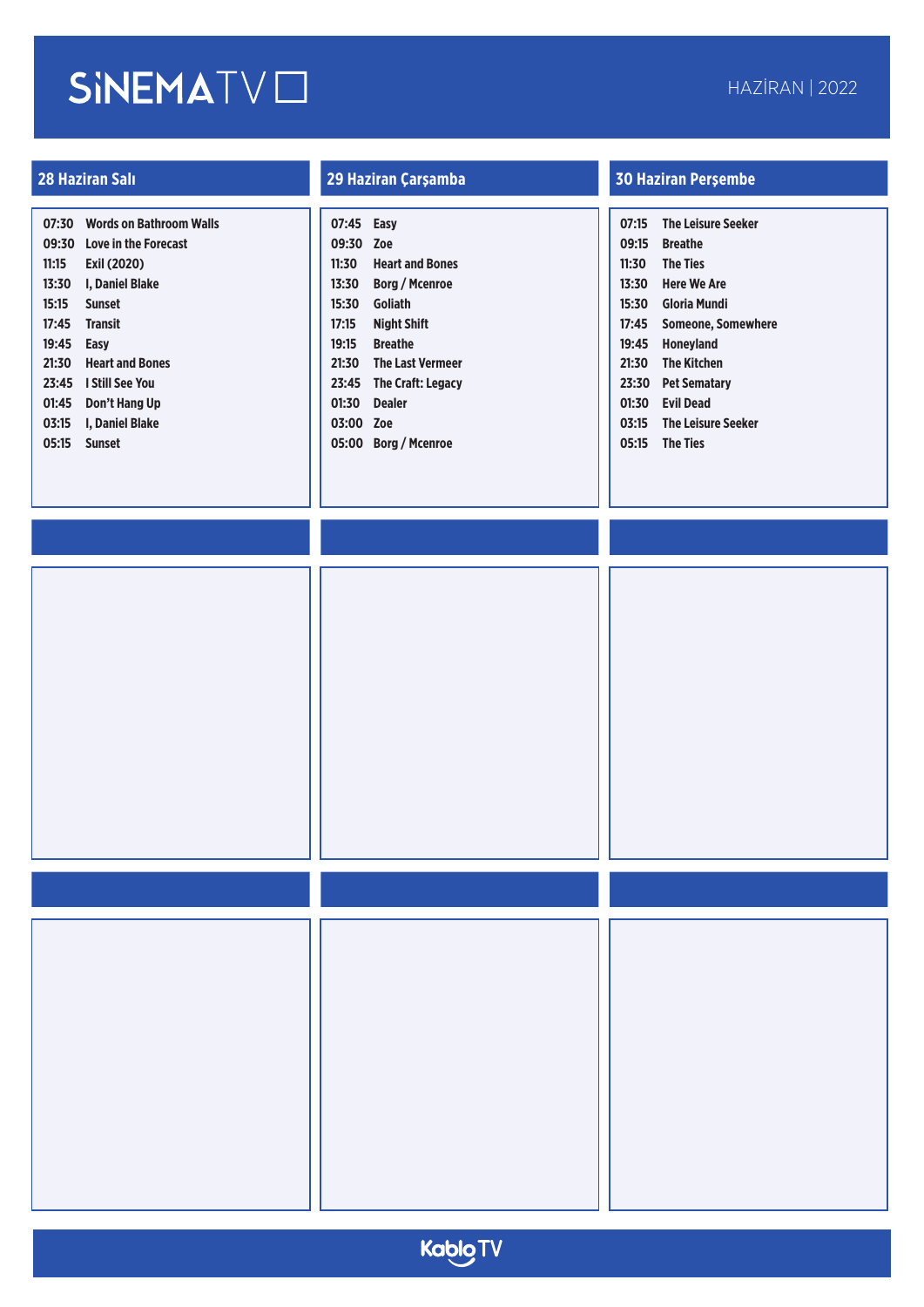| 06:15 | <b>Vertical Limit</b>  |
|-------|------------------------|
| 08:30 | I Am Not Your Negro    |
| 10:30 | <b>England Is Mine</b> |
| 12:15 | In the Line of Fire    |
| 14:45 | <b>Zero Floor</b>      |
| 16:30 | Ixcanul                |
| 18:00 | <b>Western Stars</b>   |
| 19:45 | War of the Worlds      |
| 22:00 | <b>City of Lies</b>    |
| 00:15 | I Am Nero              |
| 02:30 | <b>Vertical Limit</b>  |
| 04:45 | <b>England Is Mine</b> |
|       |                        |

### **04 Haziran Cumartesi 05 Haziran Pazar 06 Haziran Pazartesi**

| 06:45 | <b>The Aquatic Effect</b> |
|-------|---------------------------|
| 08:15 | <b>The White Crow</b>     |
| 10:45 | Girl with a Pearl Earring |
| 12:45 | The Help                  |
| 15:30 | <b>Godard Mon Amour</b>   |
| 17:15 | <b>The Pig</b>            |
| 19:15 | <b>Superman</b>           |
| 22:00 | <b>The Bone Collector</b> |
| 00:15 | <b>Dear Comrades</b>      |
| 02:30 | <b>The Aquatic Effect</b> |
| 04:00 | Girl with a Pearl Earring |
|       |                           |

### **01 Haziran Çarşamba 02 Haziran Perşembe 03 Haziran Cuma**

|             | 06:45 The Crossing                |
|-------------|-----------------------------------|
| 09:15       | <b>War of the Worlds</b>          |
|             | 11:30 Road 47                     |
|             | 13:30 Two Women and a Cow         |
|             | 15:30 Looking for Lennon          |
|             | 17:30 Kumiko, The Treasure Hunter |
|             | 19:30 Night on Earth              |
|             | 22:00 Samsara                     |
| 00:00 Spoor |                                   |
|             | 02:30 The Crossing                |
|             | 05:00 Road 47                     |
|             |                                   |

| 06:00 | <b>Asura: The City of Madness</b> |
|-------|-----------------------------------|
| 08:30 | <b>Right Now, Wrong Then</b>      |
| 10:45 | <b>A Boy Called Sailboat</b>      |
| 12:45 | <b>Natural Light</b>              |
| 14:45 | <b>The Young Karl Marx</b>        |
| 17:00 | <b>A Few Good Men</b>             |
| 19:30 | <b>Superman II</b>                |
| 22:00 | <b>While You Were Sleeping</b>    |
| 00:00 | <b>The Departed</b>               |
| 02:45 | <b>Asura: The City of Madness</b> |
| 05:15 | <b>Right Now, Wrong Then</b>      |
|       |                                   |

| 07:00 | <b>Beautiful Boy</b>    |
|-------|-------------------------|
| 09:00 | Night on Earth          |
| 11:30 | <b>Albert Nobbs</b>     |
| 13:45 | <b>Samsara</b>          |
|       | 15:45 Terraferma        |
| 17:30 | <b>Before the Frost</b> |
| 19:30 | <b>The White Crow</b>   |
|       | 22:00 The Help          |
| 00:45 | <b>Dheepan</b>          |
| 02:45 | <b>Beautiful Boy</b>    |
|       | 04:30 Albert Nobbs      |
|       |                         |

| 07:30 | <b>A Few Hours of Spring</b>   |
|-------|--------------------------------|
| 09:30 | While You Were Sleeping        |
| 11:30 | 10 Davs in a Madhouse          |
| 13:30 | <b>The Double Hour</b>         |
| 15:15 | <b>The Music Never Stopped</b> |
| 17:15 | The King's Choice              |
| 19:45 | Superman III                   |
| 22:00 | <b>Steel Magnolias</b>         |
| 00:15 | <b>The Storm Within</b>        |
| 02:00 | <b>Possessed</b>               |
| 03:30 | A Few Hours of Spring          |
| 05:30 | <b>10 Days in a Madhouse</b>   |

| 07:30 | Anna                                    |
|-------|-----------------------------------------|
| 09:30 | <b>Steel Magnolias</b>                  |
| 11:45 | <b>Draft Day</b>                        |
|       | 14:00 After the Storm                   |
| 16:15 | <b>Maria By Callas</b>                  |
| 18:30 | <b>The Red Collar</b>                   |
| 20:15 | <b>Superman IV: The Quest for Peace</b> |
| 22:00 | <b>Human</b>                            |
| 00:30 | Eva                                     |
| 02:30 | Anna                                    |
|       | 04:30 Draft Dav                         |
|       |                                         |

| 06:45 Oka!<br>08:45<br>11:15<br>13:00 | Human<br><b>Sergio And Sergei</b><br>Dark Horse |
|---------------------------------------|-------------------------------------------------|
| 14:45                                 | <b>The Ambassador to Bern</b>                   |
| 16:15                                 | <b>Naked Among Wolves</b>                       |
| 18:15                                 | The Old Man & The Gun                           |
| 20:15                                 | <b>Lessons of Love</b>                          |
| 22:00                                 | <b>Charlie and the Chocolate Factory</b>        |
| 00:15                                 | 21                                              |
| 02:30                                 | Oka!                                            |
| 04:30                                 | <b>Sergio And Sergei</b>                        |

| 06:15 | <b>The Scent of Mandarin</b>               |
|-------|--------------------------------------------|
| 08:15 | <b>Lessons of Love</b>                     |
| 10:00 | A Farewell, My Queen                       |
| 11:45 | <b>Charlie and the Chocolate Factory</b>   |
| 14:00 | <b>Finding Forrester</b>                   |
| 16:30 | <b>Will You Be There?</b>                  |
| 18:45 | <b>My Generation</b>                       |
| 20:30 | <b>The Long Night of Francisco Sanctis</b> |
| 22:00 | <b>The Social Network</b>                  |
| 00:15 | Flu                                        |
|       | 02:45 The Scent of Mandarin                |
|       | 04:45 A Farewell, My Queen                 |

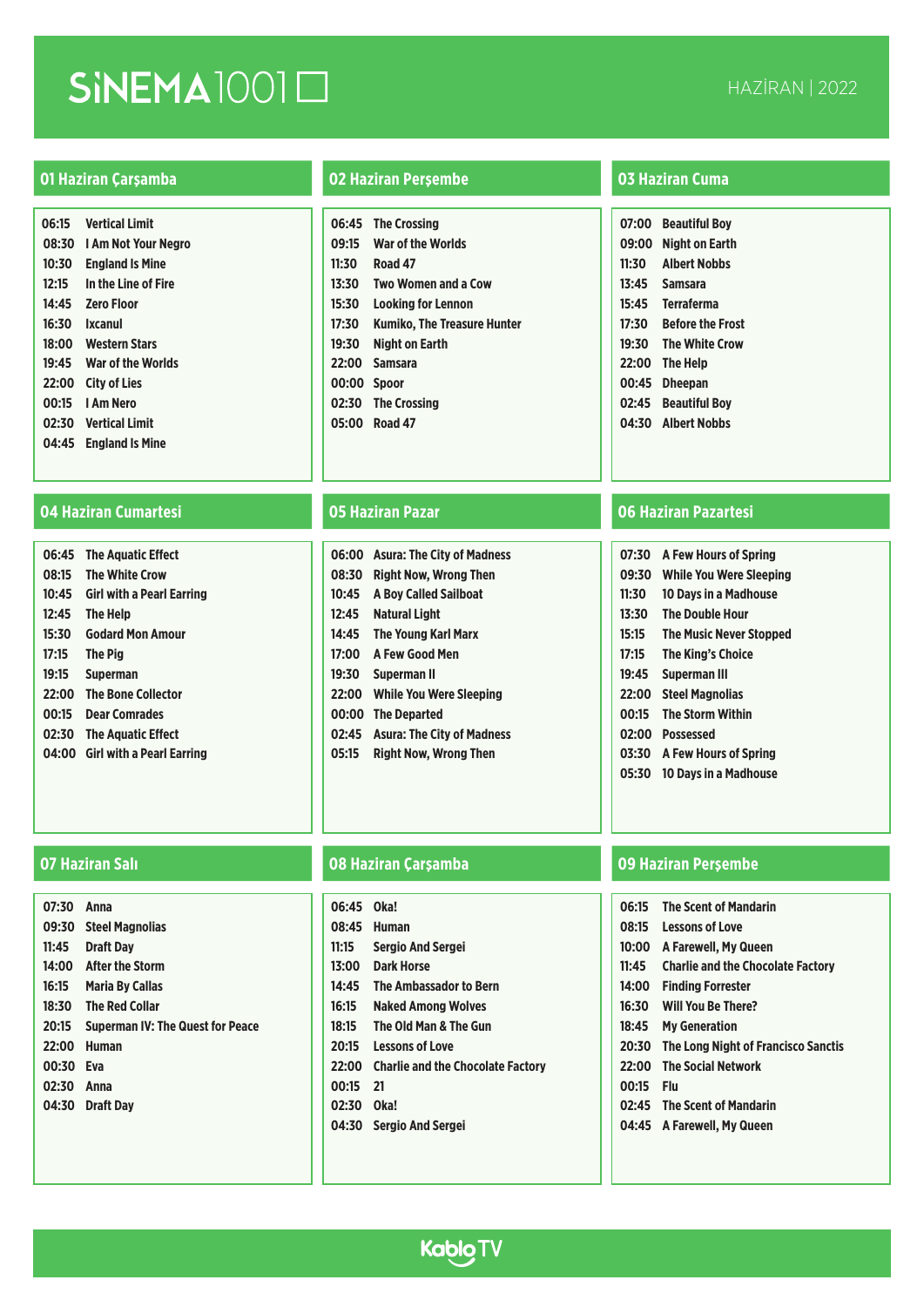|       | 06:30 Red Dog                             |
|-------|-------------------------------------------|
|       | 08:30 The Long Night of Francisco Sanctis |
| 10:00 | <b>Back to Burgundy</b>                   |
| 12:15 | <b>The Social Network</b>                 |
| 14:30 | <b>Deva</b>                               |
|       |                                           |
|       | 18:15 Tramontane                          |
|       | 20:15 Stranger Than Paradise              |
|       | 22:00 A Royal Night Out                   |
| 00:00 | Mon Roi                                   |
| 02:15 | <b>Red Dog</b>                            |
|       | 04:15 Back to Burgundy                    |
|       |                                           |

## **13 Haziran Pazartesi 14 Haziran Salı 15 Haziran Çarşamba**

| 06:45 | Parisienne                  |
|-------|-----------------------------|
| 09:00 | Groundhog Dav               |
| 11:00 | <b>Starfish</b>             |
| 12:45 | <b>Certified Copy</b>       |
| 14:45 | <b>Spinning Into Butter</b> |
| 16:30 | <b>Land of the Bears</b>    |
| 18:15 | The Measure of a Man        |
| 20:00 | <b>My First Miracle</b>     |
| 22:00 | As Good as It Gets          |
| 00:30 | <b>The Shining</b>          |
| 03:00 | <b>Parisienne</b>           |
| 05:15 | <b>Starfish</b>             |
|       |                             |

### **14 Haziran Salı**

## **16 Haziran Perşembe 17 Haziran Cuma 18 Haziran Cumartesi**

| 08:00 | The Double Hour               |
|-------|-------------------------------|
| 09:45 | <b>The Motorcycle Diaries</b> |
| 12:15 | <b>The Aquatic Effect</b>     |
| 14:00 | Dead Man                      |
| 16:15 | <b>Stan &amp; Ollie</b>       |
| 18:15 | <b>The Ambassador to Bern</b> |
| 19:45 | <b>The Sea Inside</b>         |
|       | 22:00 Jerry Maguire           |
|       | 00:30   Am Nero               |
|       | 02:45 The Double Hour         |
| 04:30 | <b>The Aquatic Effect</b>     |
|       |                               |

### **10 Haziran Cuma 11 Haziran Cumartesi 12 Haziran Pazar**

| 06:30 | <b>Nobody Owns Me</b>           |
|-------|---------------------------------|
| 08:30 | <b>Stranger Than Paradise</b>   |
| 10:15 | In the Line of Fire             |
| 12:45 | A Royal Night Out               |
| 14:45 | <b>In Darkness</b>              |
| 17:15 | <b>The Last of the Mohicans</b> |
| 19:30 | <b>Our Little Sister</b>        |
| 22:00 | Le Scaphandre Et Le Papillon    |
| 00:15 | <b>Land of Mine</b>             |
| 02:15 | <b>Nobody Owns Me</b>           |
| 04:15 | In the Line of Fire             |
|       |                                 |

| 07:00 | <b>The Fencer</b>            |
|-------|------------------------------|
| 09:00 | <b>My First Miracle</b>      |
| 11:15 | The Wind Will Carry Us       |
| 13:30 | As Good as It Gets           |
| 16:00 | Camille                      |
| 17:45 | <b>Down by Law</b>           |
| 20:00 | <b>The Rider</b>             |
| 22:00 | Baraka                       |
| 23:45 | <b>Dheepan</b>               |
| 02:00 | <b>Possessed</b>             |
|       | 03:30 The Fencer             |
|       | 05:30 The Wind Will Carry Us |
|       |                              |
|       |                              |

### **15 Haziran Çarşamba**

| 06:15 | War of the Worlds               |
|-------|---------------------------------|
|       | 08:30 The Sea Inside            |
| 10:45 | <b>Superman</b>                 |
| 13:30 | <b>Jerry Maguire</b>            |
|       | 16:00 Girl with a Pearl Earring |
| 18:00 | <b>Godard Mon Amour</b>         |
| 20:00 | <b>Through the Olive Trees</b>  |
| 22:00 | <b>Big Fish</b>                 |
| 00:15 | <b>Dear Comrades</b>            |
|       | 02:30 War of the Worlds         |
| 04:30 | <b>Superman</b>                 |
|       |                                 |

| 06:45 | <b>Before the Frost</b>      |
|-------|------------------------------|
| 08:45 | <b>Our Little Sister</b>     |
| 11:00 | This Is It                   |
| 13:15 | Le Scaphandre Et Le Papillon |
| 15:30 | <b>Campamento Esperanza</b>  |
| 16:30 | <b>Wrinkles</b>              |
| 18:15 | The Imposter                 |
| 20:00 | <b>Groundhog Dav</b>         |
| 22:00 | <b>Certified Copy</b>        |
| 00:00 | <b>Mudbound</b>              |
| 02:30 | <b>Before the Frost</b>      |
|       | 04:30 This Is It             |
|       |                              |

| 07:45 | <b>Lily Lane</b>              |
|-------|-------------------------------|
| 09:30 | <b>The Rider</b>              |
| 11:30 | <b>Fanny's Journey</b>        |
| 13:30 | Baraka                        |
| 15:15 | Whitney                       |
| 17:30 | Sami Blood                    |
| 19:30 | <b>The Motorcycle Diaries</b> |
| 22:00 | <b>Dead Man</b>               |
| 00:15 | A Nightmare on Elm Street     |
| 02:00 | <b>The Midwife</b>            |
| 04:15 | <b>Lily Lane</b>              |
| 06:00 | <b>Fanny's Journey</b>        |
|       |                               |

**16 Haziran Perşembe**

| 07:15 | <b>The Red Collar</b>          |
|-------|--------------------------------|
| 09:00 | <b>Through the Olive Trees</b> |
| 11:00 | <b>Superman II</b>             |
| 13:15 | <b>Big Fish</b>                |
| 15:30 | Made in Bangladesh             |
| 17:30 | Diego Maradona                 |
| 20:00 | <b>Tramontane</b>              |
| 22:00 | <b>About Elly</b>              |
| 00:15 | Flu                            |
| 02:30 | <b>The Red Collar</b>          |
| 04:15 | Superman II                    |
|       |                                |

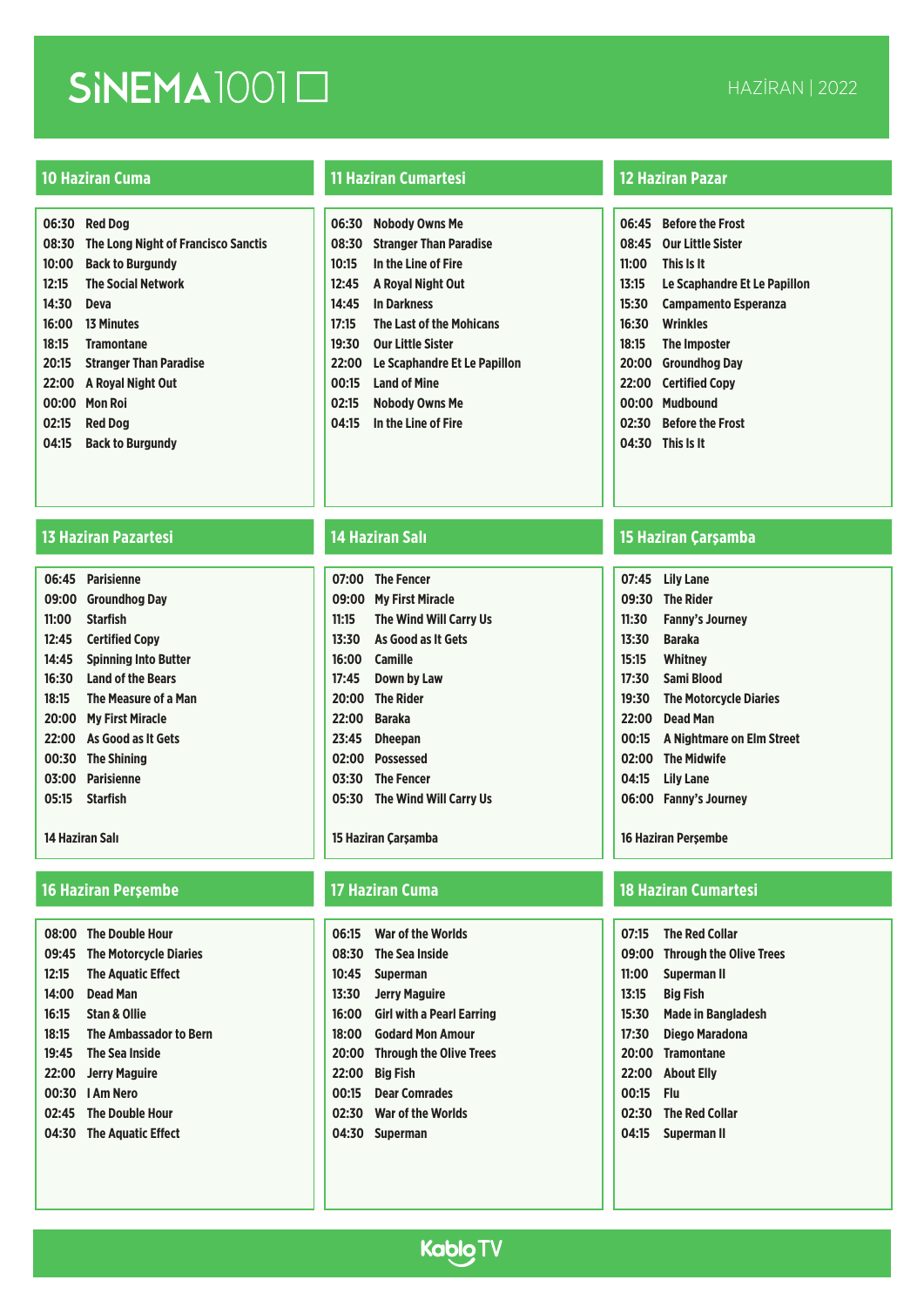|       | 06:45 The White Crow                       |
|-------|--------------------------------------------|
| 09:15 | <b>Tramontane</b>                          |
| 11:15 | Superman III                               |
| 13:30 | <b>About Elly</b>                          |
| 15:45 | <b>The Long Night of Francisco Sanctis</b> |
| 17:15 | <b>Padre Nostro</b>                        |
| 19:30 | <b>Ode to My Father</b>                    |
| 22:00 | <b>Pedar</b>                               |
| 00:00 | <b>Mon Roi</b>                             |
| 02:15 | <b>The White Crow</b>                      |
|       | 04:45 Superman III                         |
|       |                                            |

### **19 Haziran Pazar 20 Haziran Pazartesi 21 Haziran Salı**

|       | 07:00 Terraferma                        |
|-------|-----------------------------------------|
|       | 08:45 Ode to My Father                  |
| 11:00 | <b>Superman IV: The Quest for Peace</b> |
| 12:45 | <b>Pedar</b>                            |
| 14:45 | <b>Our Little Sister</b>                |
| 17:15 | Natural Light                           |
| 19:15 | The Help                                |
| 22:00 | <b>Distinguished Citizen</b>            |
| 00:15 | <b>Land of Mine</b>                     |
| 02:15 | A Farewell, My Queen                    |
|       | 04:00 Terraferma                        |
|       | 05:45 Superman IV: The Quest for Peace  |

| 07:00 | <b>High Ground</b>            |
|-------|-------------------------------|
| 09:00 | <b>My Generation</b>          |
| 10:45 | <b>A Few Hours of Spring</b>  |
| 12:30 | Never Look Away               |
| 16:00 | <b>Message from Hiroshima</b> |
| 17:15 | Eric Clapton: Life In 12 Bars |
| 19:45 | <b>After the Storm</b>        |
| 22:00 | <b>Benny &amp; Joon</b>       |
| 00:00 | <b>The Shining</b>            |
| 02:30 | <b>High Ground</b>            |
| 04:30 | A Few Hours of Spring         |
|       |                               |

### **25 Haziran Cumartesi 26 Haziran Pazar 27 Haziran Pazartesi**

| 06:30 Deva |                                   |
|------------|-----------------------------------|
|            |                                   |
|            | 08:00 Stan & Ollie                |
| 10:00      | <b>Asura: The City of Madness</b> |
| 12:30      | Night on Earth                    |
|            | 15:00 The Sea Inside              |
| 17:15      | <b>Jerry Maguire</b>              |
| 19:45      | The Wind Will Carry Us            |
|            | 22:00 And Life Goes On            |
|            | 00:00 Mudbound                    |
|            | 02:30 In Darkness                 |
| 05:00 Deva |                                   |
|            |                                   |

## **22 Haziran Çarşamba 23 Haziran Perşembe 24 Haziran Cuma**

| 06:30 | <b>A Boy Called Sailboat</b> |
|-------|------------------------------|
| 08:15 | <b>After the Storm</b>       |
| 10:30 | <b>Land of the Bears</b>     |
| 12:15 | <b>Benny &amp; Joon</b>      |
|       | 14:00 Wrinkles               |
| 15:45 | <b>Draft Day</b>             |
|       | 18:00 Baraka                 |
|       | 19:45 13 Minutes             |
|       | 22:00 127 Hours              |
| 23:45 | Eva                          |
| 01:45 | <b>The Storm Within</b>      |
| 03:30 | <b>A Boy Called Sailboat</b> |
|       | 05:15 Land of the Bears      |

| 06:45 | <b>The Pig</b>                |
|-------|-------------------------------|
| 08:45 | The Wind Will Carry Us        |
| 11:00 | War of the Worlds             |
| 13:15 | And Life Goes On              |
| 15:15 | <b>The Motorcycle Diaries</b> |
| 17:45 | <b>Stranger Than Paradise</b> |
| 19:30 | <b>Human</b>                  |
| 22:00 | <b>Captain Phillips</b>       |
| 00:30 | <b>Dheepan</b>                |
| 02:45 | <b>The Pig</b>                |
| 04:30 | War of the Worlds             |
|       |                               |
|       |                               |

| 07:30 | <b>The Pearl Button</b>      |
|-------|------------------------------|
| 09:15 | The Help                     |
| 11:45 | <b>Before the Frost</b>      |
| 13:45 | <b>Distinguished Citizen</b> |
| 16:00 | The Young Karl Marx          |
| 18:15 | <b>Samsara</b>               |
| 20:15 | <b>My Generation</b>         |
| 22:00 | Never Look Awav              |
| 01:30 | A Nightmare on Elm Street    |
| 03:15 | <b>The Pearl Button</b>      |
| 05:00 | <b>Before the Frost</b>      |

|             | 07:00 The Measure of a Man |
|-------------|----------------------------|
|             | 08:45 13 Minutes           |
|             | 11:00 I Am Not Your Negro  |
|             | 12:45 127 Hours            |
| 14:30       | Dark Horse                 |
| 16:15       | Down by Law                |
| 18:15       | <b>Fanny's Journey</b>     |
|             | 20:00 Stan & Ollie         |
| 22:00 Blaze |                            |
| 00:30 21    |                            |
|             | 02:45 The Measure of a Man |
|             | 04:30 I Am Not Your Negro  |

| 06:45 | <b>England Is Mine</b>    |
|-------|---------------------------|
| 08:30 | Human                     |
| 11:00 | <b>Lessons of Love</b>    |
| 12:45 | <b>Captain Phillips</b>   |
| 15:15 | Superman                  |
| 17:45 | Whitney                   |
| 20:00 | <b>Made in Bangladesh</b> |
| 22:00 | <b>The Teacher</b>        |
| 00:00 | A Nightmare on Elm Street |
| 01:45 | <b>Shrew's Nest</b>       |
| 03:30 | <b>England Is Mine</b>    |
| 05:15 | <b>Lessons of Love</b>    |

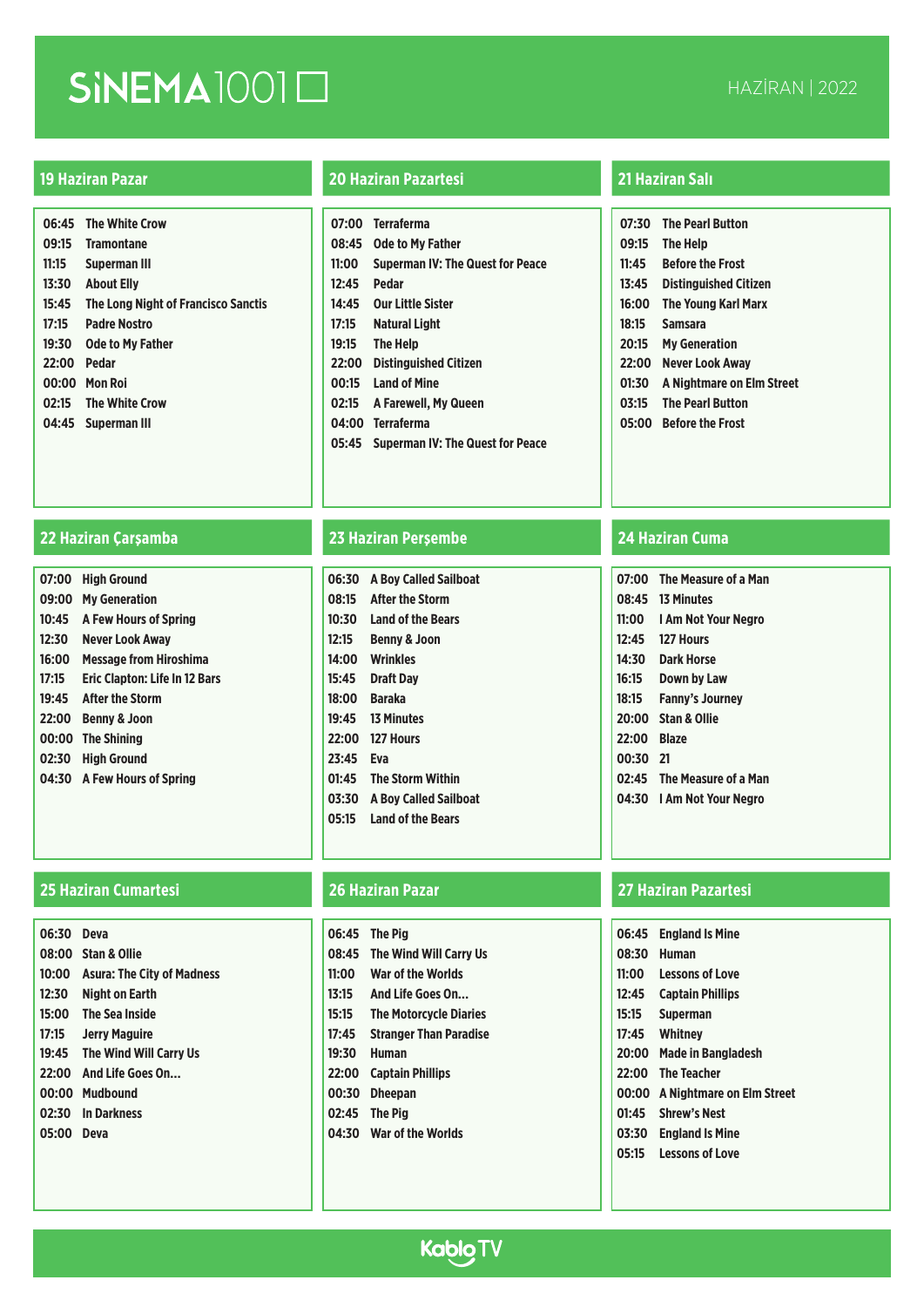| 07:00<br>09:15 | <b>Padre Nostro</b><br><b>Made in Bangladesh</b> |
|----------------|--------------------------------------------------|
| 11:15          | <b>Looking for Lennon</b>                        |
| 13:15          | <b>The Teacher</b>                               |
| 15:15          | Superman li                                      |
| 17:30          | Dead Man                                         |
| 19:45          | <b>Big Fish</b>                                  |
| 22:00          | <b>A Bag of Marbles</b>                          |
| 00:00          | <b>The Shining</b>                               |
| 02:30          | <b>Padre Nostro</b>                              |
| 04:45          | <b>Looking for Lennon</b>                        |
|                |                                                  |

|       | 06:45 Camille                  |
|-------|--------------------------------|
| 08:30 | <b>Big Fish</b>                |
| 10:45 | <b>The Help</b>                |
| 13:30 | <b>A Bag of Marbles</b>        |
| 15:30 | <b>Superman III</b>            |
| 17:45 | <b>Through the Olive Trees</b> |
| 19:45 | Le Scaphandre Et Le Papillon   |
| 22:00 | Kon-Tiki                       |
|       | 00:00 Dear Comrades            |
| 02:15 | <b>Godard Mon Amour</b>        |
|       | 04:00 Camille                  |
|       | 05:45 The Help                 |

| 08:30 | Diego Maradona                          |
|-------|-----------------------------------------|
| 11:00 | Kon-Tiki                                |
| 13:00 | Natural Light                           |
| 15:00 | <b>Superman IV: The Quest for Peace</b> |
| 16:45 | <b>The Red Collar</b>                   |
| 18:30 | Never Look Away                         |
| 22:00 | See You Up There                        |
| 00:15 | <b>The Rider</b>                        |
| 02:15 | The Old Man & The Gun                   |
| 04:00 | Diego Maradona                          |

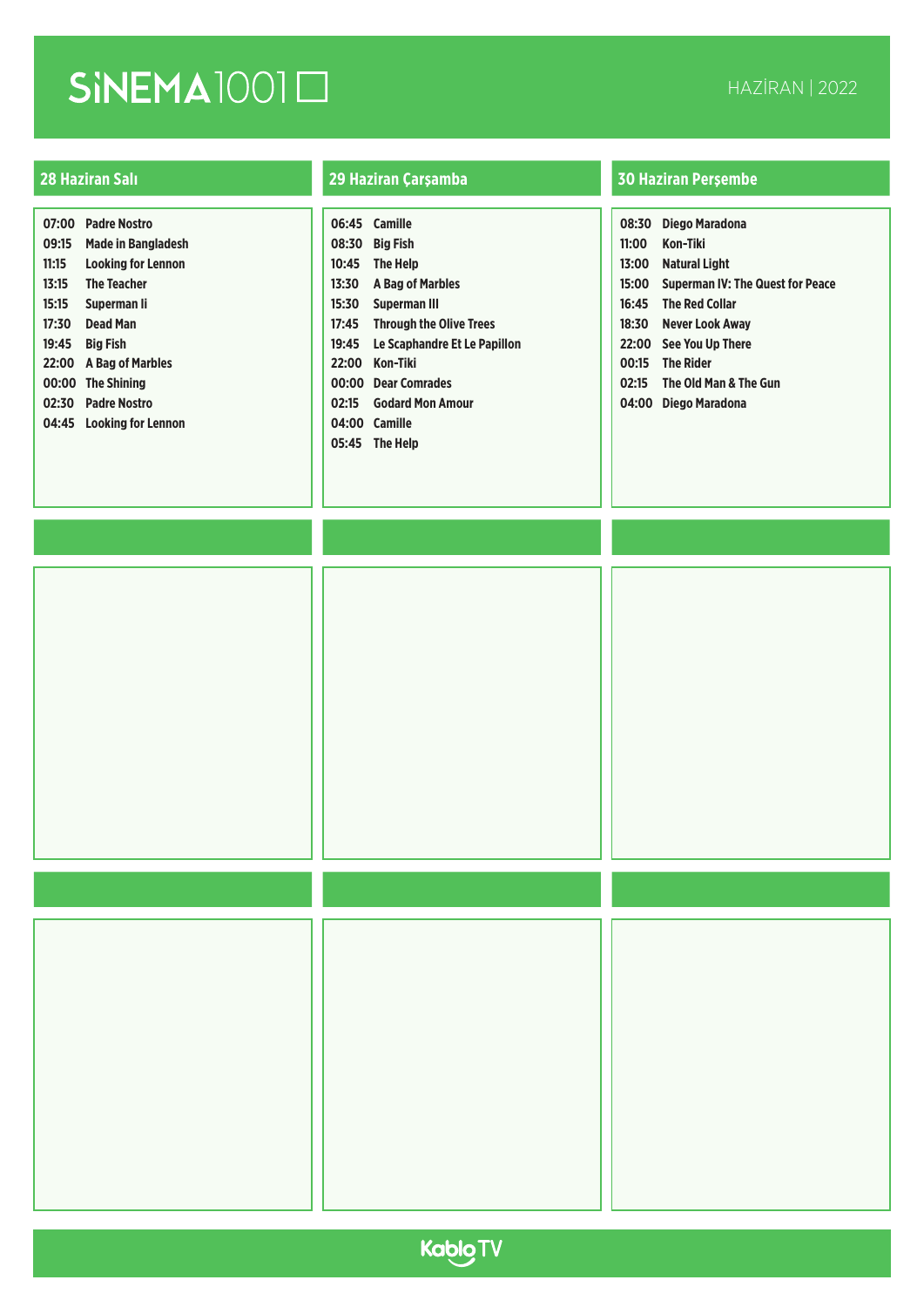### **01 Haziran Çarşamba 02 Haziran Perşembe 03 Haziran Cuma**

| 08:00 | <b>Yona Yona Penguin</b>                 |
|-------|------------------------------------------|
| 09:45 | <b>The Big Trip</b>                      |
| 11:30 | <b>Magic Silver 2</b>                    |
| 13:15 | Little Savages                           |
| 15:00 | <b>Pinocchio</b>                         |
| 16:24 | <b>Orman Dostlari 1</b>                  |
| 16:45 | <b>Once Upon A Forest</b>                |
| 18:15 | <b>Scooby-Doo! The Mystery Begins</b>    |
| 20:00 | <b>March of the Penguins 2: The Call</b> |
| 21:30 | <b>Class of Fun</b>                      |
| 23:15 | <b>Zip &amp; Zap and the Marble Gang</b> |
| 01:00 | <b>The Anderssons in Greece</b>          |
| 03:00 | Orman Dostları 1-2-3-4-5                 |
| 03:37 | Orman Dostları 1-2-3-4-5                 |
| 04:30 | <b>Yona Yona Penguin</b>                 |
| 06:15 | <b>Magic Silver 2</b>                    |
| 08:00 | Rodencia                                 |

| 08:00 | <b>Space Jam</b>                  |
|-------|-----------------------------------|
| 09:45 | <b>Winnetou's Son</b>             |
| 11:30 | <b>Cats &amp; Dogs</b>            |
| 13:15 | Scoob!                            |
| 15:00 | Storks                            |
| 16:45 | <b>My Family and the Wolf</b>     |
| 18:30 | <b>Sheep and Wolves: Pig Deal</b> |
| 20:00 | Come Awav                         |
| 22:00 | <b>One Direction: This Is Us</b>  |
| 23:45 | <b>A Patriotic Man</b>            |
| 01:30 | <b>Streetdance: All Stars</b>     |
| 03:15 | Orman Dostları 1-2-3-4-5          |
| 03:52 | Orman Dostları 1-2-3-4            |
| 04:30 | Space Jam                         |
| 06:15 | Storks                            |

| 08:00 | <b>Paddington 2</b>              |
|-------|----------------------------------|
| 10:00 | <b>Frnest &amp; Celestine</b>    |
| 11:30 | Code M                           |
| 13:15 | The Nut Job 2: Nutty by Nature   |
| 15:00 | <b>The Salt Princess</b>         |
| 16:15 | Scooby-Doo! Wrestlemania Mystery |
| 18:00 | The Karate Kid: Part 3           |
| 20:00 | <b>You Are My Sunday</b>         |
| 22:15 | <b>Windstorm 2</b>               |
| 00:15 | <b>Shark School</b>              |
| 01:30 | <b>Top Cat</b>                   |
| 03:15 | Orman Dostları 1-2-3-4-5         |
| 03:52 | Orman Dostları 1-2-3-4-5         |
| 04:45 | <b>Code M</b>                    |
| 06:30 | Scooby-Doo! Wrestlemania Mystery |
|       |                                  |

| 09:45 | <b>March of the Penguins 2: The Call</b> |
|-------|------------------------------------------|
| 11:15 | Back to the Sea                          |
| 12:53 | <b>Orman Dostları 2</b>                  |
| 13:15 | Class of Fun                             |
| 14:45 | Zambezia                                 |
| 16:30 | <b>Tom Sawyer &amp; Huckleberry Finn</b> |
| 18:15 | Happy Family                             |
| 20:00 | <b>Scout</b>                             |
| 21:45 | <b>Italian Race</b>                      |
| 23:45 | The Nutcracker and the Mouse King        |
| 01:00 | The Anderssons Hit the Road              |
| 02:45 | Orman Dostları 1-2-3-4-5                 |
| 03:22 | Orman Dostları 1-2-3-4-5                 |
| 04:15 | Rodencia                                 |
| 06:00 | Back to the Sea                          |
| 08:00 | Max                                      |
| 09:45 | <b>Happy Family</b>                      |

| 08:00 | April and the Extraordinary World                   |
|-------|-----------------------------------------------------|
| 10:00 | <b>Sheep and Wolves: Pig Deal</b>                   |
| 11:30 | <b>Cats &amp; Dogs: The Revenge of Kitty Galore</b> |
| 13:00 | <b>Come Away</b>                                    |
| 14:39 | <b>Orman Dostları 1</b>                             |
| 15:00 | <b>Looney Tunes: Back in Action</b>                 |
| 16:45 | Journet to the Center of the Earth                  |
| 18:30 | Dc Super Hero Girls: Intergalactic Games            |
| 20:00 | A Shaun The Sheep Movie: Farmageddon                |
| 21:45 | Pokemon Detective Pikachu                           |
| 23:45 | <b>Chasing Ghosts</b>                               |
| 01:30 | <b>Millionaire Dog</b>                              |
| 03:15 | Orman Dostları 1-2-3-4                              |
| 03:44 | Orman Dostları 1-2-3-4                              |
| 04:15 | April and the Extraordinary World                   |
| 06:15 | Loonev Tunes: Back in Action                        |
|       |                                                     |
|       |                                                     |

| 08:00 | <b>Tom and Jerry: Spy Quest</b>               |
|-------|-----------------------------------------------|
| 09:30 | <b>You Are My Sunday</b>                      |
| 11:45 | <b>Trenk. the Little Knight</b>               |
| 13:15 | <b>Windstorm 2</b>                            |
| 15:15 | Romeo & Juliet                                |
| 17:00 | <b>Bobby and Ghost Hunters</b>                |
| 18:27 | <b>Orman Dostlari 3</b>                       |
| 18:45 | Little Houdini                                |
| 20:00 | <b>Lego Dc Comics Super Heroes: The Flash</b> |
| 21:30 | <b>Little Bov</b>                             |
| 23:30 | <b>Ruby Stranglelove Young Witch</b>          |
| 01:30 | <b>Top Cat Begins</b>                         |
| 03:15 | Orman Dostları 1-2-3-4-5                      |
| 03:52 | Orman Dostları 1-2-3-4-5                      |
| 04:45 | <b>Trenk, The Little Knight</b>               |
| 06:15 | Romeo & Juliet                                |
|       |                                               |

**Kablo TV** 

| 11:30 | <b>The Adventurer:</b>            |
|-------|-----------------------------------|
|       | The Curse of the Midas Box        |
| 13:15 | <b>Scout</b>                      |
| 15:00 | <b>The Otherworld</b>             |
| 16:24 | <b>Orman Dostlari 3</b>           |
|       | 16:45 Two Buddies and a Badger    |
| 18:15 | <b>Winnetou's Son</b>             |
|       | 20:00 Scoob!                      |
|       | 21:45 Adama                       |
| 23:30 | V8 - Revenge of the Nitros        |
| 01:15 | The Anderssons Rock the Mountains |
| 03:00 | Orman Dostları 1-2-3-4-5          |
| 03:37 | Orman Dostları 1-2-3-4-5          |
| 04:30 | Max                               |
| 06:15 | <b>The Adventurer:</b>            |
|       | The Curse of the Midas Box        |
|       |                                   |

### **04 Haziran Cumartesi 05 Haziran Pazar 06 Haziran Pazartesi**

|       | 08:00 Paddington                               |
|-------|------------------------------------------------|
|       | 09:45 Dc Super Hero Girls: Intergalactic Games |
|       | 11:15 Mr. Frog                                 |
|       | 12:45 A Shaun the Sheep Movie: Farmageddon     |
| 14:13 | <b>Orman Dostlari 1</b>                        |
| 14:30 | <b>Finn</b>                                    |

- **16:15 Ernest & Celestine**
- **17:45 The Karate Kid: Part 2**
- **20:00 The Nut Job 2: Nutty by Nature**
- **21:45 Red Dog**
- **23:30 Nim's Island 2**
- **01:15 Asterix And Obelix:**
- **On Her Majesty's Secret Service**
- **03:15 Orman Dostları 1-2-3-4-5**
- **03:52 Orman Dostları 1-2-3-4-5**
- **04:45 Mr. Frog**
- **06:15 Finn**

| 08:00 | Khumba                                        |
|-------|-----------------------------------------------|
| 09:45 | <b>Lego Dc Comics Super Heroes: The Flash</b> |
| 11:15 | Kick It                                       |
| 12:56 | <b>Orman Dostlari 4</b>                       |
| 13:15 | <b>Little Boy</b>                             |
| 15:15 | Trollie: Home Sweet Home                      |
| 17:00 | <b>The Little Vampire</b>                     |
| 18:30 | <b>Pixies</b>                                 |
| 20:00 | The Lego Ninjago Movie                        |
| 22:00 | Yasmine                                       |
| 00:00 | <b>Scooby Doo: Curse of the Lake Monster</b>  |
| 01:30 | The Legend Of La Llorona                      |
| 03:00 | Orman Dostları 1-2-3-4-5                      |
| 03:37 | Orman Dostları 1-2-3-4-5                      |
| 04:30 | Khumba                                        |
| 06:00 | Kick It                                       |
|       |                                               |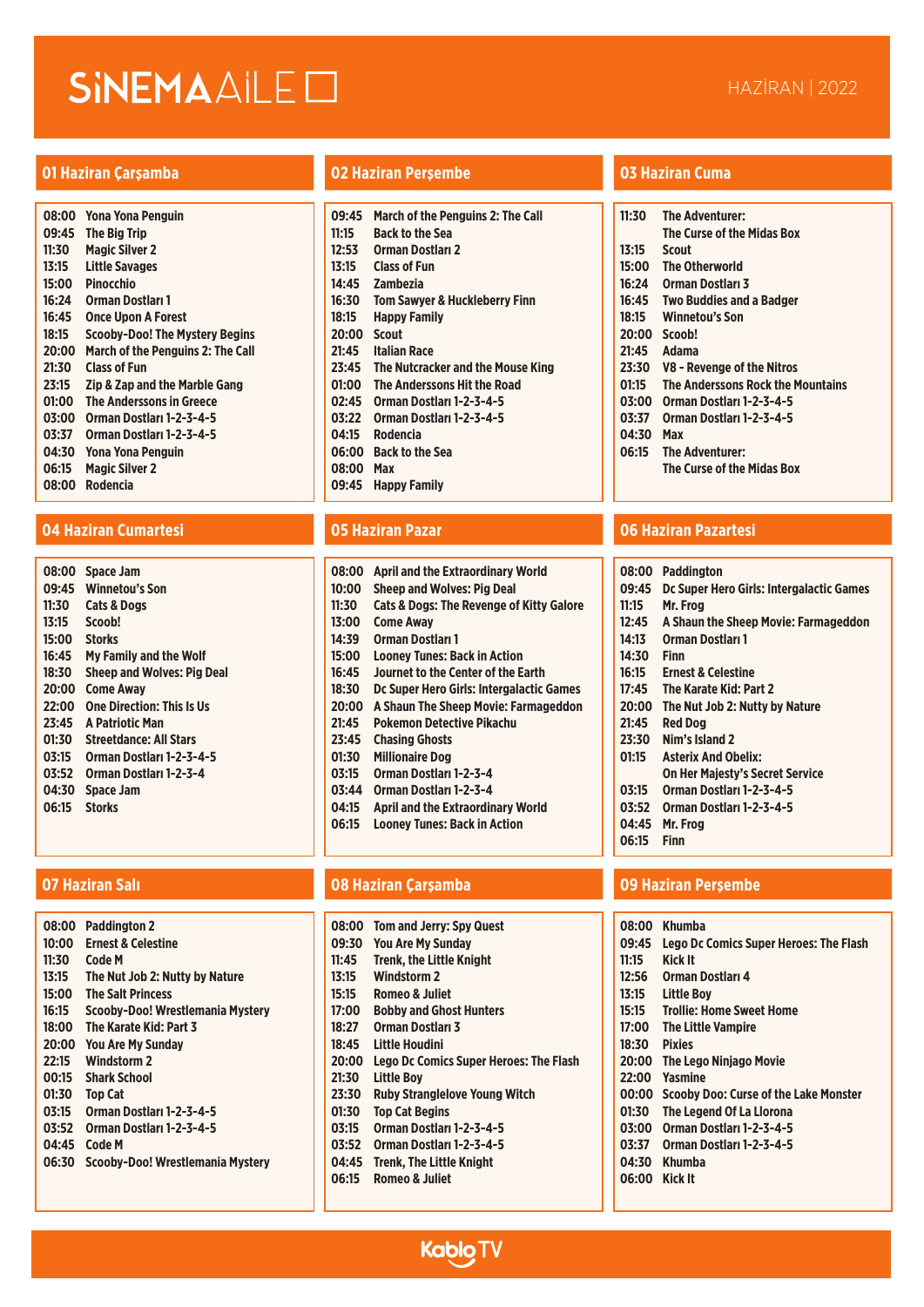| 08:00 | <b>The 7Th Dwarf</b>                |
|-------|-------------------------------------|
| 09:45 | <b>Pixies</b>                       |
| 11:04 | <b>Orman Dostlari 5</b>             |
| 11:30 | <b>Scrap Wood War</b>               |
| 13:15 | <b>The Lego Niniago Movie</b>       |
| 15:15 | <b>Trollie: The Great Rescue</b>    |
| 17:00 | <b>Pororo</b>                       |
| 18:30 | Lego Scooby-Doo! Blowout Beach Bash |
| 20:00 | <b>Wonder Park</b>                  |
| 21:45 | Kokowaah                            |
| 00:00 | Scooby-Doo! Moon Monster Madness    |
| 01:30 | <b>The Legend of Sarila</b>         |
| 03:00 | Orman Dostları 1-2-3-4-5            |
| 03:37 | Orman Dostları 1-2-3-4-5            |
| 04:30 | The 7Th Dwarf                       |
| 06:15 | <b>Scrap Wood War</b>               |
|       |                                     |

| <b>The House of Magic</b>                    |
|----------------------------------------------|
| Orman Dostları 3                             |
| <b>Spycies</b>                               |
| <b>Scooby Doo</b>                            |
| <b>Double Trouble and the Magical Mirror</b> |
| V8 - Start Your Engines!                     |
| <b>Yogi Bear</b>                             |
| <b>Penguin League</b>                        |
| Lego Dc Super Hero Girls: Brain Drain        |
| <b>Help I Shrunk My Teacher</b>              |
| <b>Bibi and Tina 2</b>                       |
| Boule & Bill                                 |
| Orman Dostları 1-2-3-4-5                     |
| Orman Dostları 1-2-3-4-5                     |
| <b>The House of Magic</b>                    |
| V8 - Start Your Engines!                     |
|                                              |

### **16 Haziran Perşembe 17 Haziran Cuma 18 Haziran Cumartesi**

| 08:00 | <b>K9 World Cup</b>                            |
|-------|------------------------------------------------|
| 09:45 | <b>Asterix: The Secret of the Magic Potion</b> |
| 11:11 | Orman Dostları 1                               |
|       |                                                |
| 11:30 | <b>Norm of the North</b>                       |
| 13:15 | <b>Elliot: The Littlest Reindeer</b>           |
| 15:00 | Max                                            |
| 16:45 | Zambezia                                       |
| 18:15 | <b>Adama</b>                                   |
| 20:00 | Rill                                           |
| 21:45 | The Karate Kid: Part 3                         |
| 00:00 | <b>Magic Silver 2</b>                          |
| 01:30 | The Anderssons Hit the Road                    |
| 03:15 | Orman Dostları 1-2-3-4                         |
| 03:44 | Orman Dostları 1-2-3-4                         |
| 04:30 | K9 World Cup                                   |
| 06:15 | <b>Norm of the North</b>                       |
|       |                                                |

## **10 Haziran Cuma 11 Haziran Cumartesi 12 Haziran Pazar**

| 08:00 | <b>Happy Feet</b>                   |
|-------|-------------------------------------|
| 10:00 | Lego Scooby-Doo! Blowout Beach Bash |
| 11:30 | <b>Treasure Hounds</b>              |
| 13:15 | Wonder Park                         |
| 15:00 | <b>Looney Tunes: Back in Action</b> |
| 16:45 | <b>The Red Turtle</b>               |
| 18:10 | Orman Dostları 1                    |
| 18:30 | <b>Sheep and Wolves: Pig Deal</b>   |
| 20:00 | <b>Gulliver's Travels</b>           |
| 21:45 | The House with a Clock in Its Walls |
| 23:45 | Scooby-Doo! & Wwe:                  |
|       | <b>Curse of the Speed Demon</b>     |
| 01:30 | The Legend of the Mummies           |
| 03:00 | Orman Dostları 1-2-3-4-5            |
| 03:37 | Orman Dostları 1-2-3-4-5            |
| 04:30 | Treasure Hounds                     |
| 06:15 | Looney Tunes: Back in Action        |
|       |                                     |

| 08:00 | <b>Ribbit</b>                             |
|-------|-------------------------------------------|
| 09:45 | <b>Yogi Bear</b>                          |
| 11:30 | <b>Scooby Doo 2: Monsters Unleashed</b>   |
| 13:15 | Lego Dc Super Hero Girls: Brain Drain     |
| 14:45 | <b>Minuscule: Valley of the Lost Ants</b> |
| 16:30 | <b>Once Upon A Forest</b>                 |
| 18:00 | <b>Italian Race</b>                       |
| 20:00 | <b>The White Snake</b>                    |
| 22:00 | <b>Two Buddies and a Badger</b>           |
| 23:30 | <b>Millionaire Dog</b>                    |
| 01:30 | <b>Boule &amp; Bill 2</b>                 |
| 03:00 | Orman Dostları 1-2-3-4-5                  |
| 03:37 | Orman Dostları 1-2-3-4-5                  |
| 04:30 | <b>Ribbit</b>                             |
| 06:15 | <b>Minuscule: Valley of the Lost Ants</b> |
|       |                                           |

|       | 08:00 Rodencia                           |
|-------|------------------------------------------|
|       | 09:45 Adama                              |
| 11:15 | <b>Zip &amp; Zap and the Marble Gang</b> |
| 13:00 | Rill                                     |
| 14:45 | <b>Pinocchio</b>                         |
| 16:09 | <b>Orman Dostlari 2</b>                  |
| 16:30 | <b>Scout</b>                             |
| 18:15 | <b>Scoob!</b>                            |
| 20:00 | <b>Manou The Swift</b>                   |
| 21:45 | The Adventurer:                          |
|       | The Curse of the Midas Box               |
| 23:30 | Windstorm 2                              |
| 01:30 | The Anderssons Rock the Mountains        |
| 03:15 | Orman Dostları 1-2-3-4-5                 |
| 03:52 | Orman Dostları 1-2-3-4-5                 |
| 04:45 | Rodencia                                 |
| 06:15 | Zip & Zap and the Marble Gang            |
|       |                                          |
|       | <b>Kablo TV</b>                          |

| 08:00 | Happy Feet Two                                |
|-------|-----------------------------------------------|
| 10:00 | <b>Sheep and Wolves: Pig Deal</b>             |
| 11:30 | <b>The Son of Bigfoot</b>                     |
| 13:15 | <b>Gulliver's Travels</b>                     |
| 14:40 | Orman Dostları 2                              |
| 15:00 | <b>The Angry Birds Movie</b>                  |
| 16:45 | <b>Benjamin The Elephant</b>                  |
| 18:30 | <b>Happy Halloween Scooby-Doo!</b>            |
| 20:00 | <b>Spycies</b>                                |
| 22:00 | <b>Double Trouble and the Magical Mirror</b>  |
| 23:45 | Scooby-Doo! Shaggy's Showdown                 |
| 01:15 | <b>Houba! On the Trail of the Marsupilami</b> |
| 03:15 | Orman Dostları 1-2-3-4-5                      |
| 03:52 | Orman Dostları 1-2-3-4                        |
| 04:30 | The Son of Bigfoot                            |
| 06:15 | <b>The Angry Birds Movie</b>                  |

## **13 Haziran Pazartesi 14 Haziran Salı 15 Haziran Çarşamba**

| 08:00 | <b>Foosball</b>                                |
|-------|------------------------------------------------|
| 10:00 | <b>The White Snake</b>                         |
| 11:45 | <b>Mortadelo and Filemon:</b>                  |
|       | <b>Mission Implausible</b>                     |
| 13:30 | <b>Two Buddies and a Badger</b>                |
| 15:00 | Lino                                           |
| 16:45 | Scooby-Doo: Return to Zombie Island            |
| 18:15 | <b>Asterix: The Secret of the Magic Potion</b> |
| 20:00 | Elliot: The Littlest Reindeer                  |
| 21:45 | The Karate Kid: Part 2                         |
| 23:45 | <b>Tom Sawver &amp; Huckleberry Finn</b>       |
| 01:30 | <b>The Anderssons In Greece</b>                |
| 03:15 | Orman Dostları 1-2-3-4-5                       |
| 03:52 | Orman Dostları 1-2-3-4                         |
| 04:30 | Foosball                                       |
| 06:15 | <b>Mortadelo and Filemon:</b>                  |
|       |                                                |

## **Mission Implausible**

|       | 08:00 The Adventures of Tintin    |
|-------|-----------------------------------|
| 10:00 | Scoob!                            |
| 11:45 | The Nutcracker and the Mouse King |
| 13:00 | <b>Manou The Swift</b>            |
| 14:45 | <b>Peter Rabbit</b>               |
| 16:30 | <b>Uglydolls</b>                  |
| 18:15 | <b>Hotel Transvivania 2</b>       |
| 20:00 | <b>Astro Kid</b>                  |
| 21:45 | <b>My Family and the Wolf</b>     |

- **23:30 Class of Fun**
- **01:15 The Snow Queen 2**
- **02:45 Orman Dostları 1-2-3-4-5**
- **03:22 Orman Dostları 1-2-3-4-5**
- **04:15 The Adventures of Tintin**
- **06:15 Peter Rabbit**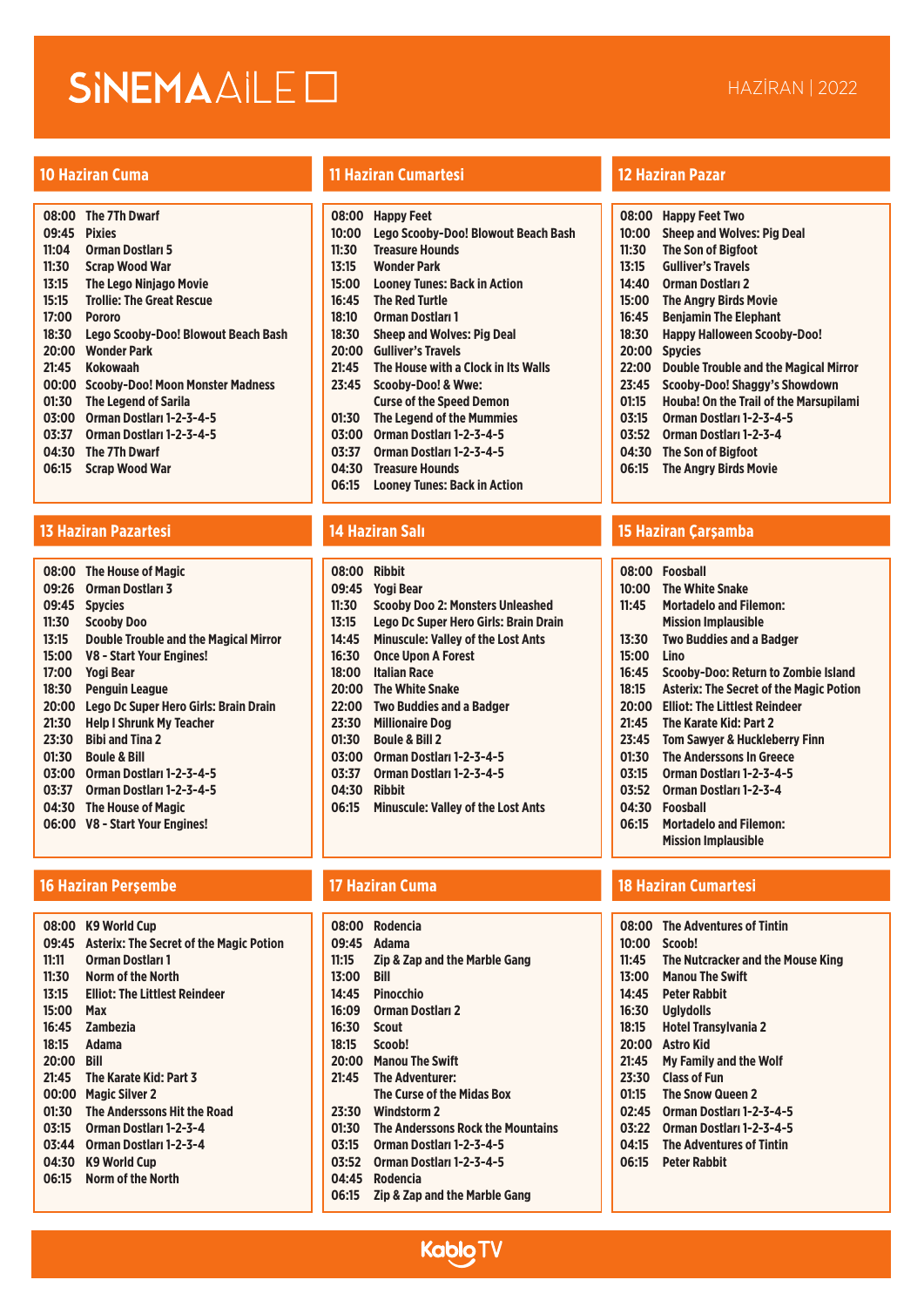| 08:00 | Tom and Jerry:                                 |
|-------|------------------------------------------------|
|       | <b>Willy Wonka &amp; The Chocolate Factory</b> |
| 09:30 | <b>Uglydolls</b>                               |
| 11:15 | <b>Cloudy with a Chance of Meatballs</b>       |
| 13:00 | <b>Astro Kid</b>                               |
| 14:45 | <b>Robinson Crusoe (2016)</b>                  |
| 16:20 | Orman Dostları 4                               |
| 16:45 | Dog Town                                       |
| 18:15 | <b>Hotel Transylvania 3: Summer Vacation</b>   |
| 20:00 | <b>Shazam! Magic and Monsters</b>              |
| 21:45 | Pokemon Detective Pikachu                      |
| 23:45 | <b>Bobby and Ghost Hunters</b>                 |
| 01:15 | <b>The Snow Queen 3</b>                        |
| 03:00 | Orman Dostları 1-2-3-4-5                       |
| 03:37 | Orman Dostları 1-2-3-4-5                       |
| 04:30 | <b>Cloudy with a Chance of Meatballs</b>       |
| 06:15 | <b>Robinson Crusoe (2016)</b>                  |

## **22 Haziran Çarşamba 23 Haziran Perşembe 24 Haziran Cuma**

| 08:00 | <b>Scooby-Doo! Moon Monster Madness</b> |
|-------|-----------------------------------------|
| 09:30 | Pororo                                  |
| 10:51 | <b>Orman Dostları 2</b>                 |
| 11:15 | <b>Paddington 2</b>                     |
| 13:15 | <b>Goosebumps 2: Haunted Halloween</b>  |
| 15:00 | <b>Back to the Sea</b>                  |
| 16:45 | Scrap Wood War                          |
| 18:30 | <b>Trenk. the Little Knight</b>         |
| 20:00 | <b>Ted Sieger's Molly Monster</b>       |
| 21:35 | Yasmine                                 |
| 23:45 | <b>Top Cat</b>                          |
| 01:30 | The Legend of La Llorona                |
| 03:00 | Orman Dostları 1-2-3-4-5                |
| 03:37 | Orman Dostları 1-2-3-4-5                |
| 04:30 | <b>Back to the Sea</b>                  |
| 06:15 | Scrap Wood War                          |
|       |                                         |

## **25 Haziran Cumartesi 26 Haziran Pazar 27 Haziran Pazartesi**

| 08:00 | Scooby-Doo: Return to Zombie Island   |
|-------|---------------------------------------|
| 09:30 | Penguin League                        |
| 11:00 | <b>Space Jam</b>                      |
| 12:45 | <b>Looney Tunes: Back in Action</b>   |
| 14:30 | <b>Latte and the Magic Waterstone</b> |
| 16:04 | Orman Dostları 5                      |
| 16:30 | <b>Jungle Beat: The Movie</b>         |
| 18:15 | <b>Gulliver's Travels</b>             |
| 20:00 | <b>Red Shoes and the Seven Dwarfs</b> |
| 22:00 | The House with a Clock in Its Walls   |
| 00:00 | <b>Boule &amp; Bill</b>               |
| 01:30 | Trollie: Home Sweet Home              |
| 03:15 | Orman Dostları 1-2-3-4-5              |
| 03:52 | Orman Dostları 1-2-3-4-5              |
| 04:45 | <b>Space Jam</b>                      |
| 06:15 | <b>Looney Tunes: Back in Action</b>   |
|       |                                       |

## **19 Haziran Pazar 20 Haziran Pazartesi 21 Haziran Salı**

|       | 08:00 Snowtime!                                  |
|-------|--------------------------------------------------|
| 09:30 | <b>Shazam! Ma gic and Monsters</b>               |
| 10:52 | <b>Orman Dostlari 1</b>                          |
| 11:15 | <b>Howard Lovecraft &amp; The Frozen Kingdom</b> |
| 13:00 | Pokemon Detective Pikachu                        |
| 15:00 | <b>Tom and Jerry</b>                             |
| 17:00 | <b>The Otherworld</b>                            |
| 18:30 | Dc Super Hero Girls: Intergalactic Games         |
| 20:00 | <b>Captain Sabertooth and</b>                    |
|       | the Lama Rama Treasure                           |
| 22:00 | <b>One Direction: This Is Us</b>                 |
| 23:45 | Mr. Frog                                         |
| 01:30 | <b>Cats &amp; Dogs</b>                           |
| 03:15 | Orman Dostları 1-2-3-4-5                         |
| 03:52 | Orman Dostları 1-2-3-4-5                         |
| 04:45 | Snowtime!                                        |
| 06:15 | <b>Howard Lovecraft &amp; The Frozen Kingdom</b> |
|       |                                                  |

| 08:00 | Scooby-Doo! & Wwe:                     |
|-------|----------------------------------------|
|       | <b>Curse of the Speed Demon</b>        |
| 09:30 | <b>Trenk, the Little Knight</b>        |
| 11:00 | <b>Asterix and Obelix:</b>             |
|       | <b>On Her Majesty's Secret Service</b> |
| 13:00 | <b>Ted Sieger's Molly Monster</b>      |
| 14:14 | <b>Orman Dostları 3</b>                |
| 14:30 | <b>Romeo &amp; Juliet</b>              |
| 16:15 | <b>Chasing Ghosts</b>                  |
| 18:00 | <b>Here Comes the Grump</b>            |
|       | (Aka A Wizard's Tale)                  |
| 20:00 | The Games Maker                        |
| 22:15 | <b>Tom and Jerry: Spy Quest</b>        |
| 23:45 | <b>Top Cat Begins</b>                  |
| 01:30 | <b>The Legend of Sarila</b>            |
| 03:00 | Orman Dostları 1-2-3-4                 |
| 03:29 | Orman Dostları 1-2-3-4                 |
| 04:15 | <b>Asterix and Obelix:</b>             |
|       | <b>On Her Majesty's Secret Service</b> |
| 06:15 | Romeo & Juliet                         |

| 08:00 | <b>Scooby-Doo! The Mystery Begins</b> |
|-------|---------------------------------------|
| 09:30 | Gulliver's Travels                    |
| 10:55 | <b>Orman Dostları 1</b>               |
| 11:15 | <b>Shark School</b>                   |
| 12:30 | <b>Red Shoes and the Seven Dwarfs</b> |
| 14:15 | <b>The Angry Birds Movie</b>          |
| 16:15 | <b>Happy Feet</b>                     |
| 18:15 | <b>Storks</b>                         |
| 20:00 | <b>Steven Universe: The Movie</b>     |
| 21:45 | <b>You Are My Sunday</b>              |
| 00:00 | <b>Boule &amp; Bill 2</b>             |
| 01:30 | <b>Trollie: The Great Rescue</b>      |
| 03:15 | Orman Dostları 1-2-3-4-5              |
| 03:52 | Orman Dostları 1-2-3-4-5              |
| 04:45 | <b>Shark School</b>                   |
| 06:00 | <b>The Angry Birds Movie</b>          |

| 08:00 | <b>Streetdance: All Stars</b>                       |
|-------|-----------------------------------------------------|
| 10:00 | Dc Super Hero Girls: Intergalactic Games            |
| 11:30 | Paddington                                          |
| 13:15 | <b>Captain Sabertooth and</b>                       |
|       | the Lama Rama Treasure                              |
| 14:55 | Orman Dostları 1                                    |
| 15:15 | <b>Red Dog</b>                                      |
| 17:00 | <b>Ernest &amp; Celestine</b>                       |
| 18:30 | <b>Pororo</b>                                       |
| 20:00 | <b>Goosebumps 2: Haunted Halloween</b>              |
| 21:45 | Code M                                              |
| 23:45 | V8 - Revenge of the Nitros                          |
| 01:30 | <b>Cats &amp; Dogs: The Revenge of Kitty Galore</b> |
| 03:00 | Orman Dostları 1-2-3-4-5                            |
| 03:37 | Orman Dostları 1-2-3-4-5                            |
| 04:30 | <b>Streetdance: All Stars</b>                       |
| 06:15 | <b>Red Dog</b>                                      |

| 08:00 | Scooby-Doo! Shaggy's Showdown |
|-------|-------------------------------|
| 09:30 | <b>Here Comes the Grump</b>   |
|       | (Aka A Wizard's Tale)         |
| 11:12 | Orman Dostları 4              |
| 11:30 | Khumba                        |
| 13:15 | <b>The Games Maker</b>        |
| 15:15 | Little Hero                   |
| 17:15 | <b>The Salt Princess</b>      |
| 18:30 | <b>Penguin League</b>         |
| 20:00 | A Dog's Journey               |
| 22:15 | Nim's Island 2                |
| 00:00 | Ribbit                        |
| 01:30 | The Legend of the Mummies     |
| 03:15 | Orman Dostları 1-2-3-4        |
| 03:44 | Orman Dostları 1-2-3-4        |
| 04:15 | Khumba                        |
| 06:00 | Little Hero                   |
|       |                               |

| 08:00 | <b>Scooby Doo: Curse of the Lake Monster</b> |
|-------|----------------------------------------------|
| 09:30 | <b>Storks</b>                                |
| 11:15 | Little Houdini                               |
| 12:30 | <b>Steven Universe: The Movie</b>            |
| 13:54 | <b>Orman Dostları 2</b>                      |
| 14:15 | <b>Happy Feet Two</b>                        |
| 16:15 | Finn                                         |
| 18:00 | The Lego Ninjago Movie                       |
| 20:00 | <b>Wild Life</b>                             |
| 22:00 | Kick It                                      |
| 00:00 | <b>Treasure Hounds</b>                       |
| 01:45 | V8 - Start Your Engines!                     |
| 03:45 | Orman Dostları 1-2-3-4                       |
| 04:14 | Orman Dostları 1-2-3-4-5                     |
| 05:00 | Little Houdini                               |
| 06:15 | Finn                                         |
|       |                                              |

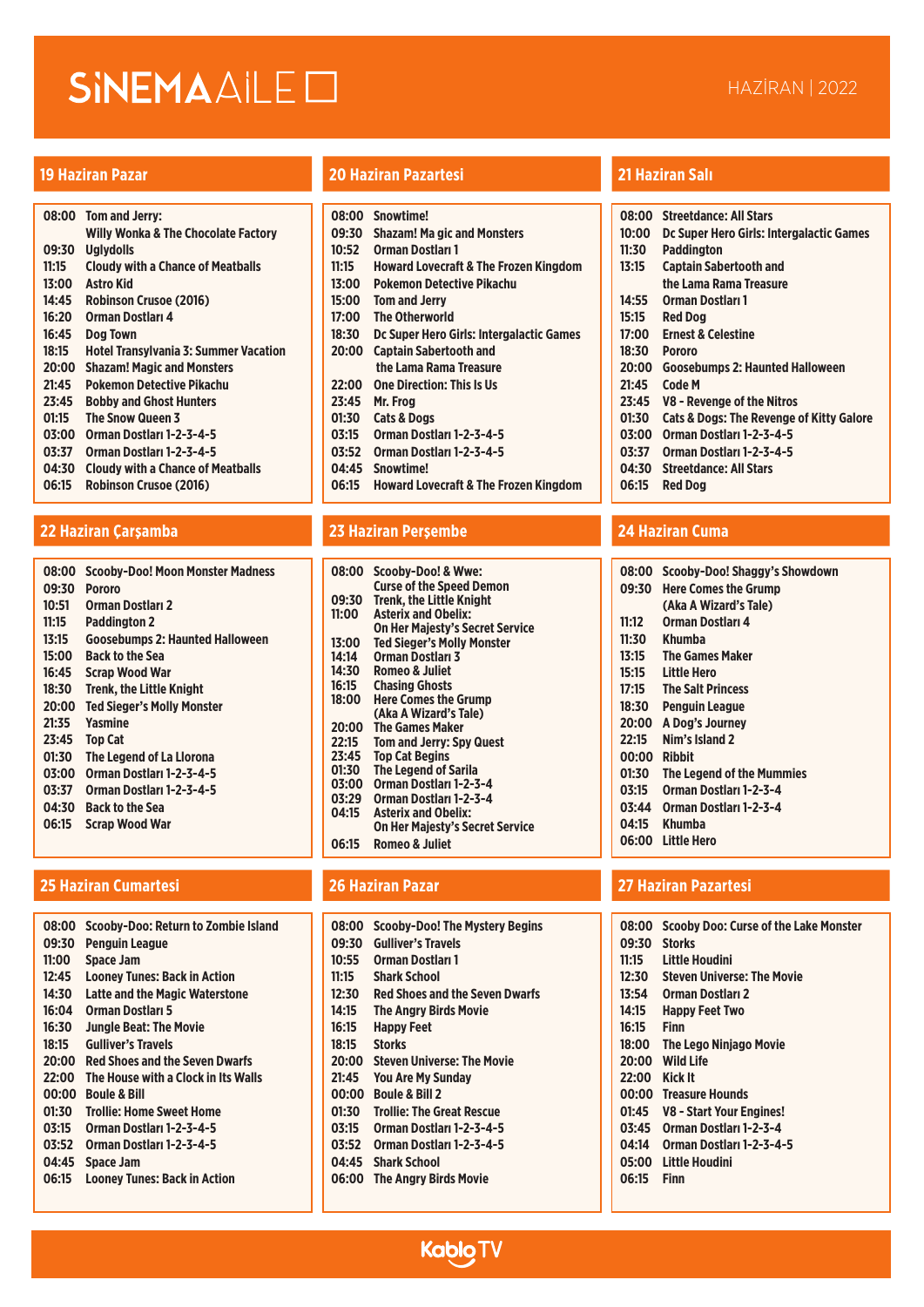|       | 08:00 Scooby Doo                             |       | 08:00 Scooby Doo 2: Monsters Unleashed       |
|-------|----------------------------------------------|-------|----------------------------------------------|
| 09:45 | <b>The Lego Ninjago Movie</b>                | 09:45 | Lego Dc Super Hero Girls: Brain Drain        |
| 11:45 | <b>The House of Magic</b>                    | 11:15 | Bill                                         |
| 13:11 | <b>Orman Dostlari 3</b>                      | 13:00 | <b>The Lego Batman Movie</b>                 |
| 13:30 | <b>Minuscule: Valley of the Lost Ants</b>    | 15:00 | <b>Asterix The Land of The Gods</b>          |
| 15:15 | The 7Th Dwarf                                | 16:45 | <b>The Magic Snowflake</b>                   |
| 17:00 | <b>Sheep and Wolves: Pig Deal</b>            | 18:15 | <b>Double Trouble and the Magical Mirror</b> |
| 18:30 | Lego Dc Super Hero Girls: Brain Drain        | 20:00 | The Boy in the Mirror                        |
|       | 20:00 The Lego Batman Movie                  | 21:45 | <b>Little Boy</b>                            |
|       | 22:00 Houba! On the Trail of the Marsupilami | 23:45 | <b>The Adventures of Tintin</b>              |
| 00:00 | <b>Bibi And Tina 2</b>                       | 01:45 | The Nut Job 2: Nutty by Nature               |
|       | 02:00 A Patriotic Man                        | 03:30 | Orman Dostları 1-2-3-4                       |
| 03:45 | Orman Dostları 1-2-3-4                       | 03:59 | Orman Dostları 1-2-3-4                       |
| 04:14 | Orman Dostları 1-2-3-4                       | 04:45 | <b>Bill</b>                                  |
|       | 04:45 The House of Magic                     | 06:30 | <b>Asterix The Land of The Gods</b>          |
| 06:15 | <b>Minuscule: Valley of the Lost Ants</b>    |       |                                              |
|       |                                              |       |                                              |

| ters Unleashed<br>Girls: Brain Drain |       | 08:00 Tom and Jerry:<br><b>Willy Wonka &amp; TI</b> |
|--------------------------------------|-------|-----------------------------------------------------|
|                                      | 09:30 | Double Trouble a                                    |
| ovie                                 | 11:15 | <b>Wonder Park</b>                                  |
| The Gods                             | 12:41 | <b>Orman Dostları 5</b>                             |
| 5                                    | 13:00 | The Boy in the Mi                                   |
| the Magical Mirror                   | 14:30 | Lego Scooby-Do                                      |
|                                      | 16:00 | <b>Kokowaah</b>                                     |
|                                      | 18:15 | Shazam! Magic a                                     |
| intin                                | 20:00 | <b>The Little Prince</b>                            |
| by Nature                            | 22:00 | <b>The White Snake</b>                              |
| $3 - 4$                              | 23:45 | <b>Ruby Strangleloy</b>                             |
| 3-4                                  | 01:30 | <b>Benjamin The Ele</b>                             |
|                                      | 03:15 | <b>Orman Dostlari 1</b>                             |
| The Gods                             | 03:52 | <b>Orman Dostlari 1</b>                             |
|                                      |       |                                                     |

| uo.uu | Tom and Jerry.                               |
|-------|----------------------------------------------|
|       | Willy Wonka & The Chocolate Factory          |
| 09:30 | <b>Double Trouble and the Magical Mirror</b> |
| 11:15 | <b>Wonder Park</b>                           |
| 12:41 | <b>Orman Dostlari 5</b>                      |
| 13:00 | The Boy in the Mirror                        |
| 14:30 | Lego Scooby-Doo! Blowout Beach Bash          |
| 16:00 | <b>Kokowaah</b>                              |
| 18:15 | <b>Shazam! Magic and Monsters</b>            |
| 20:00 | <b>The Little Prince</b>                     |
| 22:00 | <b>The White Snake</b>                       |
| 23:45 | <b>Ruby Stranglelove Young Witch</b>         |
| 01:30 | <b>Beniamin The Elephant</b>                 |
| 03:15 | Orman Dostları 1-2-3-4-5                     |
| 03:52 | Orman Dostları 1-2-3-4-5                     |

- **04:45 Wonder Park**
- **06:30 Lego Scooby-Doo! Blowout Beach Bash**

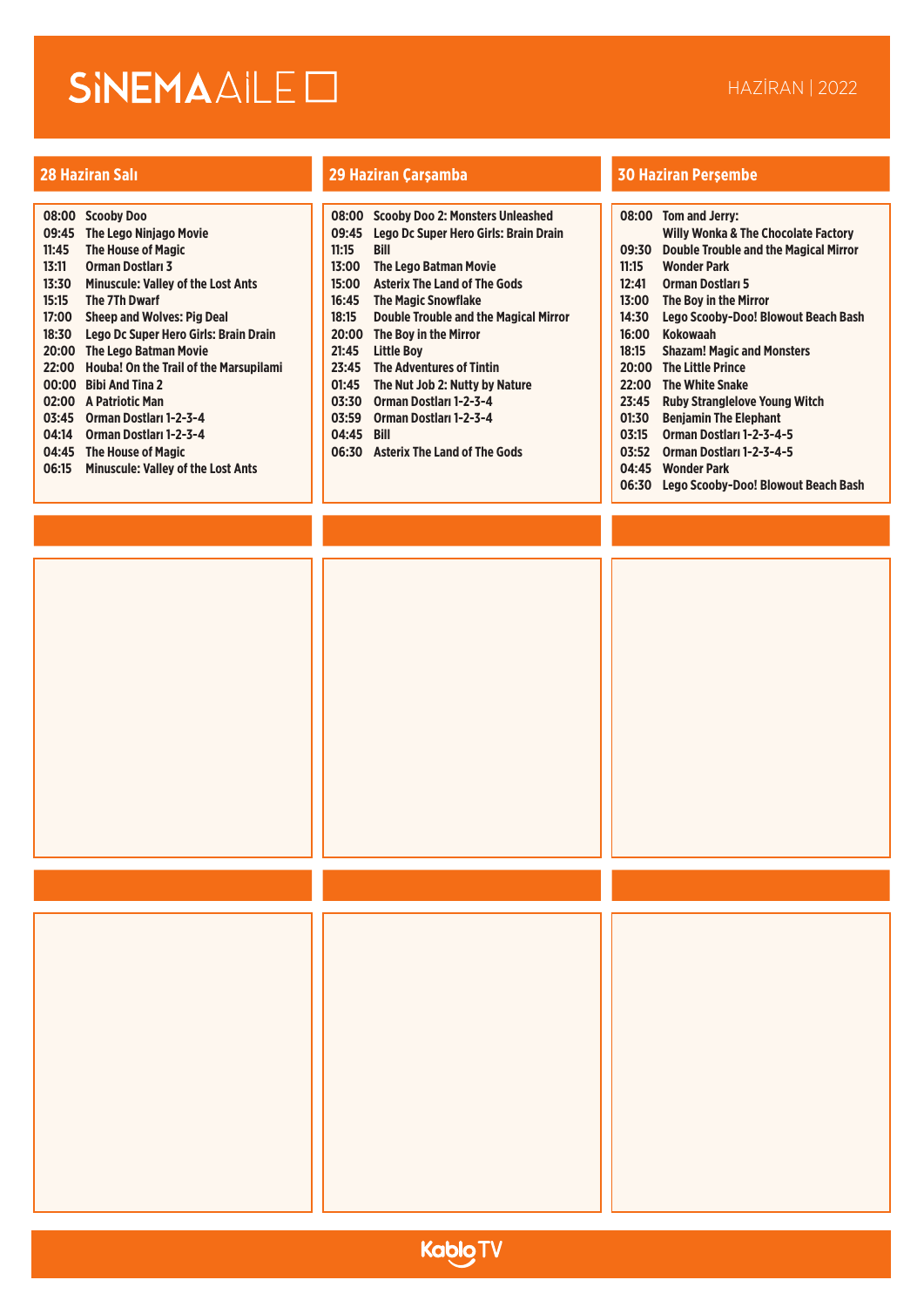### **01 Haziran Çarşamba 02 Haziran Perşembe 03 Haziran Cuma**

| 06:45 | <b>Trail of the Pink Panther</b> |
|-------|----------------------------------|
| 08:30 | <b>Therapy for a Vampire</b>     |
| 10:15 | <b>Bachelorette</b>              |
| 12:00 | Cuban Furv                       |
| 13:45 | Like a Boss                      |
| 15:30 | <b>Miss Sixty</b>                |
| 17:15 | A League of Their Own            |
| 19:30 | Mrs. Hyde                        |
| 21:30 | <b>Going in Style</b>            |
| 23:15 | <b>The Perfect Host</b>          |
| 01:00 | <b>Small Town Killers</b>        |
| 02:45 | <b>Trail of the Pink Panther</b> |
| 04:45 | <b>Bachelorette</b>              |

### **04 Haziran Cumartesi 05 Haziran Pazar 06 Haziran Pazartesi**

| 06:15 | <b>Sex, Lies and Surgery</b>      |
|-------|-----------------------------------|
| 08:00 | <b>50 First Dates</b>             |
| 10:00 | My Big Fat Greek Wedding 2        |
| 11:45 | <b>The Proposal</b>               |
| 13:45 | The Tuxedo                        |
| 15:45 | Thin Ice                          |
| 17:30 | A Bun in the Oven                 |
| 19:30 | <b>Bye Bye Germany</b>            |
| 21:30 | <b>The Family</b>                 |
| 23:30 | A Simple Favor                    |
| 01:45 | <b>Road Duster</b>                |
| 03:30 | <b>Sex. Lies and Surgery</b>      |
| 05:00 | <b>My Big Fat Greek Wedding 2</b> |
|       |                                   |

| 07:00 | <b>Easy Sex, Sad Movies</b>        |
|-------|------------------------------------|
| 08:45 | <b>Blinded by the Light</b>        |
| 11:00 | <b>The Complexity of Happiness</b> |
| 13:15 | <b>Raoul Taburin</b>               |
| 15:00 | The Sense of Wonder                |
| 17:00 | <b>Selfie</b>                      |
| 19:15 | <b>The Accidental Detective</b>    |
| 21:30 | <b>Heroic Losers</b>               |
| 23:45 | Rock'n Roll                        |
| 02:00 | <b>Easy Sex, Sad Movies</b>        |
| 03:45 | <b>The Complexity of Happiness</b> |
|       |                                    |

| 06:30 | <b>Home Sweet Home</b>       |
|-------|------------------------------|
| 08:30 | Mrs. Hyde                    |
| 10:30 | <b>Back to Mom's</b>         |
| 12:15 | A Woman as a Friend          |
| 14:00 | <b>Four Against the Bank</b> |
| 15:45 | <b>Slow Learners</b>         |
| 17:30 | Marseille                    |
| 19:30 | The Noble Family             |
| 21:30 | The Big Year                 |
| 23:30 | <b>Magical Nights</b>        |
| 01:45 | Monk                         |
| 03:15 | <b>Home Sweet Home</b>       |
| 05:00 | <b>Back to Mom's</b>         |

| 06:45 | Annie                                |
|-------|--------------------------------------|
| 09:00 | <b>Bye Bye Germany</b>               |
| 11:00 | <b>What Men Want</b>                 |
| 13:00 | <b>Plaving with Fire</b>             |
| 15:00 | Seondal: The Man Who Sells the River |
| 17:30 | Julie & Julia                        |
| 19:45 | <b>Date Night</b>                    |
| 21:30 | <b>Just Add Romance</b>              |
| 23:15 | <b>Bavwatch</b>                      |
| 01:15 | <b>Our Ladies</b>                    |
| 03:15 | Annie                                |
| 05:30 | <b>What Men Want</b>                 |
|       |                                      |

| 06:00 | labal Faroog                     |
|-------|----------------------------------|
| 07:45 | <b>The Accidental Detective</b>  |
| 10:00 | Don Quixote                      |
| 11:45 | <b>Heroic Losers</b>             |
| 14:00 | <b>French Cuisine</b>            |
| 15:30 | <b>The Student and Mr. Henri</b> |
| 17:30 | <b>Roommates Wanted</b>          |
| 19:30 | My Dog Stupid                    |
| 21:30 | <b>Sleepless in Seattle</b>      |
| 23:30 | <b>Ghost Graduation</b>          |
| 01:15 | <b>Dead Sushi</b>                |
| 02:45 | labal Faroog                     |
| 04:30 | <b>Don Quixote</b>               |
|       |                                  |

| 06:45 | May in the Summer                      |
|-------|----------------------------------------|
| 08:30 | <b>The Noble Family</b>                |
| 10:30 | <b>Spoof: Based on a True Movie</b>    |
| 12:00 | The Big Year                           |
| 14:00 | <b>Spanish Affair</b>                  |
| 15:45 | <b>Grown Ups 2</b>                     |
| 17:30 | Big Stone Gap                          |
| 19:30 | <b>50 First Dates</b>                  |
| 21:30 | <b>The Proposal</b>                    |
| 23:30 | <b>Deerskin</b>                        |
| 01:15 | <b>Better Living Through Chemistry</b> |
| 03:00 | May in the Summer                      |
| 04:45 | <b>Spoof: Based on a True Movie</b>    |

| 07:30 | <b>Ignorance Is Bliss</b>                  |
|-------|--------------------------------------------|
| 09:30 | Date Night                                 |
| 11:15 | Nancy Drew and the Hidden Staircase        |
| 13:00 | <b>Just Add Romance</b>                    |
| 14:45 | Limbo                                      |
| 16:45 | Sweet 20                                   |
| 19:15 | <b>Blinded by the Light</b>                |
| 21:30 | <b>Raoul Taburin</b>                       |
| 23:15 | Witching & Bitching                        |
| 01:15 | That's Not Cheating                        |
| 03:15 | <b>Ignorance Is Bliss</b>                  |
| 05:15 | <b>Nancy Drew and the Hidden Staircase</b> |
|       |                                            |

| 06:15 | Did You Hear About the Morgans?        |
|-------|----------------------------------------|
| 08:15 | <b>My Dog Stupid</b>                   |
| 10:15 | <b>The Manny</b>                       |
| 12:15 | <b>Sleepless in Seattle</b>            |
| 14:15 | <b>Slightly Single in La</b>           |
| 16:00 | <b>The Most Beautiful Day</b>          |
| 18:00 | <b>Heartstrings</b>                    |
| 19:45 | The Hevday of the Insensitive Bastards |
| 21:30 | <b>The Fifth Wheel</b>                 |
| 23:30 | <b>The Mad Kings</b>                   |
| 01:30 | Last Egg                               |
| 03:30 | Did You Hear About the Morgans?        |
| 05:30 | <b>The Manny</b>                       |

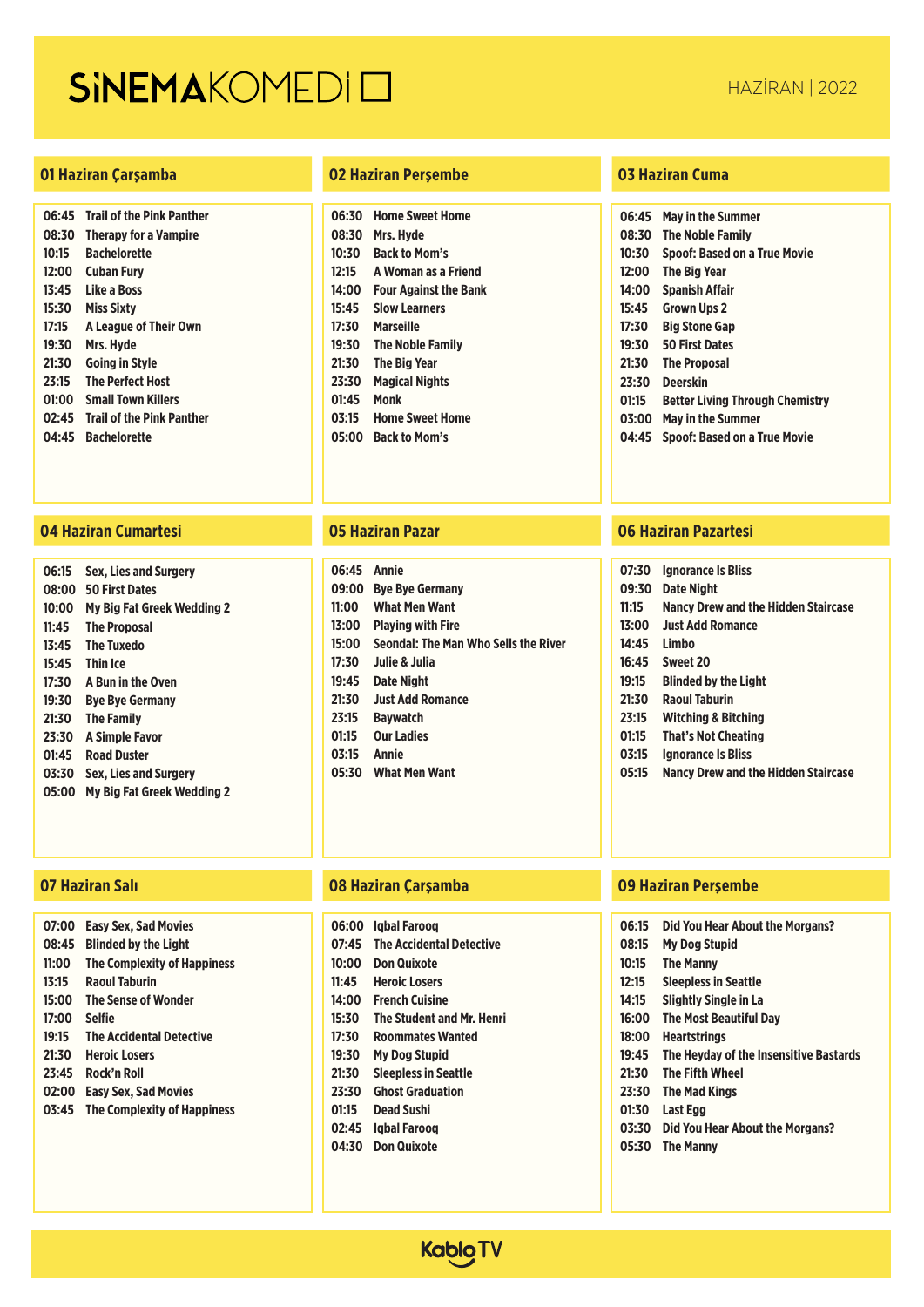| 07:30 | La Isla                                |
|-------|----------------------------------------|
| 09:15 | The Heyday of the Insensitive Bastards |
| 11:00 | Evervone's Life                        |
| 13:15 | <b>The Fifth Wheel</b>                 |
| 15:15 | <b>The Unknown Saint</b>               |
| 17:15 | <b>Pixels</b>                          |
| 19:15 | <b>American Dreams in China</b>        |
| 21:30 | <b>The Summer House</b>                |
| 00:00 | <b>Magical Nights</b>                  |
| 02:15 | La Isla                                |
| 04:00 | Evervone's Life                        |
|       |                                        |

### **10 Haziran Cuma 11 Haziran Cumartesi 12 Haziran Pazar**

| 06:15 | Jack and Jill                   |
|-------|---------------------------------|
| 08:00 | <b>American Dreams in China</b> |
| 10:00 | Literally, Right Before Aaron   |
| 12:00 | <b>The Summer House</b>         |
| 14:30 | <b>Butter</b>                   |
| 16:15 | Non-Transferable                |
| 18:00 | The Mafia Only Kills in Summer  |
| 19:45 | Tai Chi Zero                    |
| 21:30 | <b>American Ristro</b>          |
| 23:30 | <b>Mannerherzen</b>             |
| 01:30 | <b>Small Town Killers</b>       |
| 03:15 | <b>Jack and Jill</b>            |
| 05:00 | Literally, Right Before Aaron   |
|       |                                 |

### **13 Haziran Pazartesi 14 Haziran Salı 15 Haziran Çarşamba**

| 06:15 | <b>Operation Portugal</b>        |
|-------|----------------------------------|
| 08:00 | Tai Chi Hero                     |
| 10:00 | Made of Honor                    |
| 11:45 | Woman at War                     |
| 13:45 | Fbi: Frog Butthead Investigators |
| 15:45 | Maid in Manhattan                |
| 17:45 | Cado Cado                        |
| 19:45 | <b>All for Them</b>              |
| 21:30 | All Roads Lead to Rome           |
| 23:15 | <b>A Simple Favor</b>            |
| 01:30 | <b>The Perfect Host</b>          |
| 03:15 | <b>Operation Portugal</b>        |
| 05:00 | Made of Honor                    |
|       |                                  |

### **16 Haziran Perşembe 17 Haziran Cuma 18 Haziran Cumartesi**

| 06:30 | I imho                       |
|-------|------------------------------|
| 08:30 | <b>Click</b>                 |
| 10:15 | <b>America's Sweethearts</b> |
| 12:15 | Love at Second Sight         |
| 14:30 | <b>Babysitting 2</b>         |
| 16:15 | Look Who's Talking Too       |
| 17:45 | Men in Black 3               |
| 19:45 | Thin Ice                     |
| 21:30 | Lost in Paris                |
| 23:15 | <b>Baywatch</b>              |
| 01:15 | L.A. Slasher                 |
| 03:00 | I imho                       |
| 05:00 | <b>America's Sweethearts</b> |
|       |                              |

| 07:00 | <b>Spoof: Based on a True Movie</b> |
|-------|-------------------------------------|
|       | 08:30 All for Them                  |
| 10:00 | Redirected                          |
| 12:00 | All Roads Lead to Rome              |
| 13:45 | <b>The Cobbler</b>                  |
| 15:45 | Life Is A Breeze                    |
| 17:15 | <b>Starbuck</b>                     |
| 19:15 | Love Is All You Need                |
| 21:30 | Happy Birthday (2019)               |
| 23:30 | <b>Our Ladies</b>                   |
| 01:30 | <b>Road Duster</b>                  |
| 03:15 | <b>Spoof: Based on a True Movie</b> |
| 04:45 | <b>Redirected</b>                   |
|       |                                     |

| 07:00 | Nancy Drew and the Hidden Staircase        |
|-------|--------------------------------------------|
| 08:45 | <b>Thin Ice</b>                            |
| 10:30 | <b>Ignorance Is Bliss</b>                  |
| 12:30 | <b>Lost in Paris</b>                       |
| 14:15 | Like A Boss                                |
| 16:00 | Look Who's Talking Now                     |
| 17:45 | <b>Raoul Taburin</b>                       |
| 19:30 | <b>Sleepless in Seattle</b>                |
| 21:30 | Let Yourself Go!                           |
| 23:15 | <b>Witching &amp; Bitching</b>             |
| 01:15 | <b>The Mad Kings</b>                       |
| 03:15 | <b>Nancy Drew and the Hidden Staircase</b> |

**05:00 Ignorance Is Bliss**

| <b>The Crocodile of Botswanga</b>      |
|----------------------------------------|
| Tai Chi Zero                           |
| <b>Mystery in Saint Tropez</b>         |
| <b>American Ristro</b>                 |
| <b>Jules And Dolores</b>               |
| Love at First Child                    |
| Up for Love                            |
| Tai Chi Hero                           |
| Woman at War                           |
| <b>Better Living Through Chemistry</b> |
| <b>Zombieland</b>                      |
| The Crocodile of Botswanga             |
| <b>Mystery in Saint Tropez</b>         |
|                                        |

| 06:45 | <b>Irish Jam</b>             |
|-------|------------------------------|
| 08:30 | <b>Love Is All You Need</b>  |
| 10:45 | The Big Wedding              |
| 12:30 | <b>Happy Birthday (2019)</b> |
| 14:30 | <b>Babysitting</b>           |
| 16:00 | Look Who's Talking           |
| 17:45 | Men in Black                 |
| 19:30 | Click                        |
| 21:30 | <b>Love at Second Sight</b>  |
| 23:45 | <b>Dead Sushi</b>            |
| 01:30 | Monk                         |
| 03:00 | <b>Irish Jam</b>             |
| 04:45 | <b>The Big Wedding</b>       |

|       | 07:00 The Complexity of Happiness |
|-------|-----------------------------------|
| 09:15 | <b>Sleepless in Seattle</b>       |
| 11:15 | <b>The Big Year</b>               |
| 13:15 | <b>Let Yourself Go!</b>           |
| 15:15 | <b>Trail of the Pink Panther</b>  |
| 17:15 | <b>My Dog Stupid</b>              |
|       |                                   |

- **19:15 Heroic Losers**
- **21:30 A Long Way Down**
- **23:30 Mannerherzen 2**
- **01:30 Deerskin**
- **03:15 The Complexity of Happiness**
- **05:30 The Big Year**

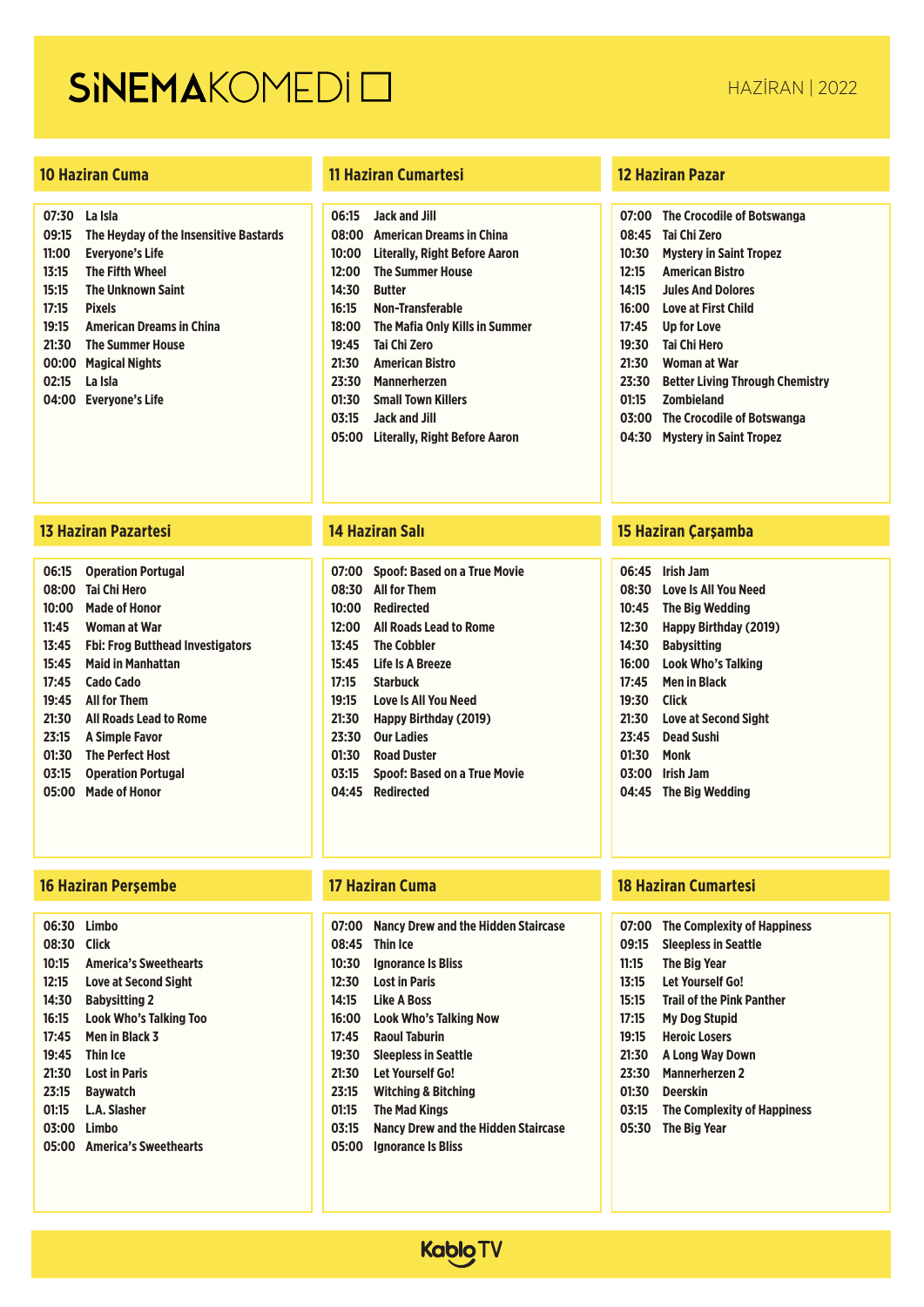| 07:30 | <b>The Tuxedo</b>                |
|-------|----------------------------------|
| 09:30 | <b>Heroic Losers</b>             |
| 11:45 | <b>50 First Dates</b>            |
| 13:30 | A Long Way Down                  |
| 15:30 | <b>The Proposal</b>              |
| 17:30 | <b>Slow Learners</b>             |
| 19:30 | <b>The Student and Mr. Henri</b> |
| 21:30 | The Father (2019)                |
| 23:15 | <b>That's Not Cheating</b>       |
| 01:15 | <b>Last Egg</b>                  |
| 03:15 | <b>The Tuxedo</b>                |
| 05:15 | <b>50 First Dates</b>            |
|       |                                  |

### **22 Haziran Çarşamba 23 Haziran Perşembe 24 Haziran Cuma**

| 07:30 | <b>All Roads Lead to Rome</b> |
|-------|-------------------------------|
| 09:15 | <b>The Fifth Wheel</b>        |
| 11:15 | <b>Tai Chi Zero</b>           |
| 13:00 | Liza, The Fox-Fairy           |
| 14:45 | <b>Blinded by the Light</b>   |
| 17:00 | <b>The Unknown Saint</b>      |
| 19:00 | Sweet 20                      |
| 21:30 | <b>Together Together</b>      |
| 23:15 | Josephine                     |
|       | 01:00 Justice & Co            |
|       | 02:45 All Roads Lead to Rome  |
| 04:30 | <b>Tai Chi Zero</b>           |

### **25 Haziran Cumartesi 26 Haziran Pazar 27 Haziran Pazartesi**

| 07:30 | <b>Back to Mom's</b>    |
|-------|-------------------------|
| 09:15 | Love at Second Sight    |
| 11:30 | Home Sweet Home         |
| 13:30 | The Big Sick            |
| 15:45 | The Manny               |
| 17:45 | <b>The Cobbler</b>      |
| 19:45 | The Big Wedding         |
| 21:30 | Ode to Jov              |
| 23:30 | Rock'n Roll             |
| 01:45 | <b>Roommates Wanted</b> |
| 03:30 | <b>Back to Mom's</b>    |
| 05:15 | <b>Home Sweet Home</b>  |
|       |                         |

### **19 Haziran Pazar 20 Haziran Pazartesi 21 Haziran Salı**

| 07:00 | <b>My Big Fat Greek Wedding 2</b>    |
|-------|--------------------------------------|
| 08:45 | <b>The Student and Mr. Henri</b>     |
| 10:45 | <b>Big Stone Gap</b>                 |
| 12:45 | The Father (2019)                    |
| 14:30 | <b>Selfie</b>                        |
| 16:45 | Seondal: The Man Who Sells the River |
| 19:15 | Julie & Julia                        |
| 21:30 | <b>Destination Wedding</b>           |
| 23:15 | <b>Ghost Graduation</b>              |
| 01:00 | <b>Everyone's Life</b>               |
| 03:15 | My Big Fat Greek Wedding 2           |
|       | .                                    |

**05:00 Big Stone Gap**

| 06:15 | <b>The Accidental Detective</b> |
|-------|---------------------------------|
|       | 08:30 Sweet 20                  |
| 11:00 | <b>Tai Chi Hero</b>             |
| 13:00 | <b>Together Together</b>        |
| 14:45 | Pixels                          |
| 16:45 | Love Is All You Need            |
| 19:00 | A League of Their Own           |
| 21:30 | <b>Rosalie Blum</b>             |
| 23:30 | Josephine 2                     |
| 01:15 | <b>Mannerherzen</b>             |
| 03:15 | <b>The Accidental Detective</b> |
| 05:30 | <b>Tai Chi Hero</b>             |
|       |                                 |

| 07:15 | Non-Transferable             |
|-------|------------------------------|
| 08:45 | The Big Wedding              |
| 10:30 | l et Yourself Go!            |
| 12:15 | Ode to Joy                   |
| 14:15 | <b>Sleepless in Seattle</b>  |
| 16:15 | l ost in Paris               |
| 18:00 | <b>Babysitting</b>           |
| 19:30 | <b>Happy Birthday (2019)</b> |
| 21:30 | Peel                         |
| 23:30 | <b>Spanish Affair</b>        |
| 01:15 | l ife Is A Breeze            |
| 03:00 | Non-Transferable             |
| 04:45 | Let Yourself Go!             |
|       |                              |

| 07:00 | <b>The Most Beautiful Day</b>   |
|-------|---------------------------------|
| 09:15 | Julie & Julia                   |
| 11:30 | Annie                           |
| 13:45 | <b>Destination Wedding</b>      |
| 15:30 | Cado Cado                       |
| 17:30 | <b>Bye Bye Germany</b>          |
| 19:30 | The Fifth Wheel                 |
| 21:30 | Liza. The Fox-Fairv             |
| 23:30 | I ove at First Child            |
| 01:15 | Did You Hear About the Morgans? |
| 03:15 | The Most Beautiful Dav          |
| 05:15 | Annie                           |

| 07:30 | <b>Marseille</b>                        |
|-------|-----------------------------------------|
| 09:30 | A League of Their Own                   |
| 11:45 | Mrs. Hyde                               |
| 13:45 | <b>Rosalie Blum</b>                     |
| 15:45 | <b>What Men Want</b>                    |
| 17:45 | <b>French Cuisine</b>                   |
| 19:15 | <b>Love at Second Sight</b>             |
| 21:30 | <b>The Big Sick</b>                     |
| 23:45 | Irish Jam                               |
| 01:30 | <b>Fbi: Frog Butthead Investigators</b> |
| 03:30 | <b>Marseille</b>                        |
| 05:30 | Mrs. Hyde                               |
|       |                                         |

| 06:30 | <b>Literally, Right Before Aaron</b> |
|-------|--------------------------------------|
| 08:30 | Happy Birthday (2019)                |
| 10:30 | <b>Playing with Fire</b>             |
| 12:15 | Peel                                 |
| 14:15 | <b>Look Who's Talking</b>            |
| 16:00 | A Bun in the Oven                    |
| 18:00 | <b>Babysitting 2</b>                 |
| 19:45 | A Long Way Down                      |
| 21:30 | I Can Quit Whenever I Want           |
| 23:30 | Magical Nights                       |
| 01:45 | <b>L.A. Slasher</b>                  |
| 03:30 | Literally. Right Before Aaron        |
| 05:30 | <b>Plaving with Fire</b>             |
|       |                                      |

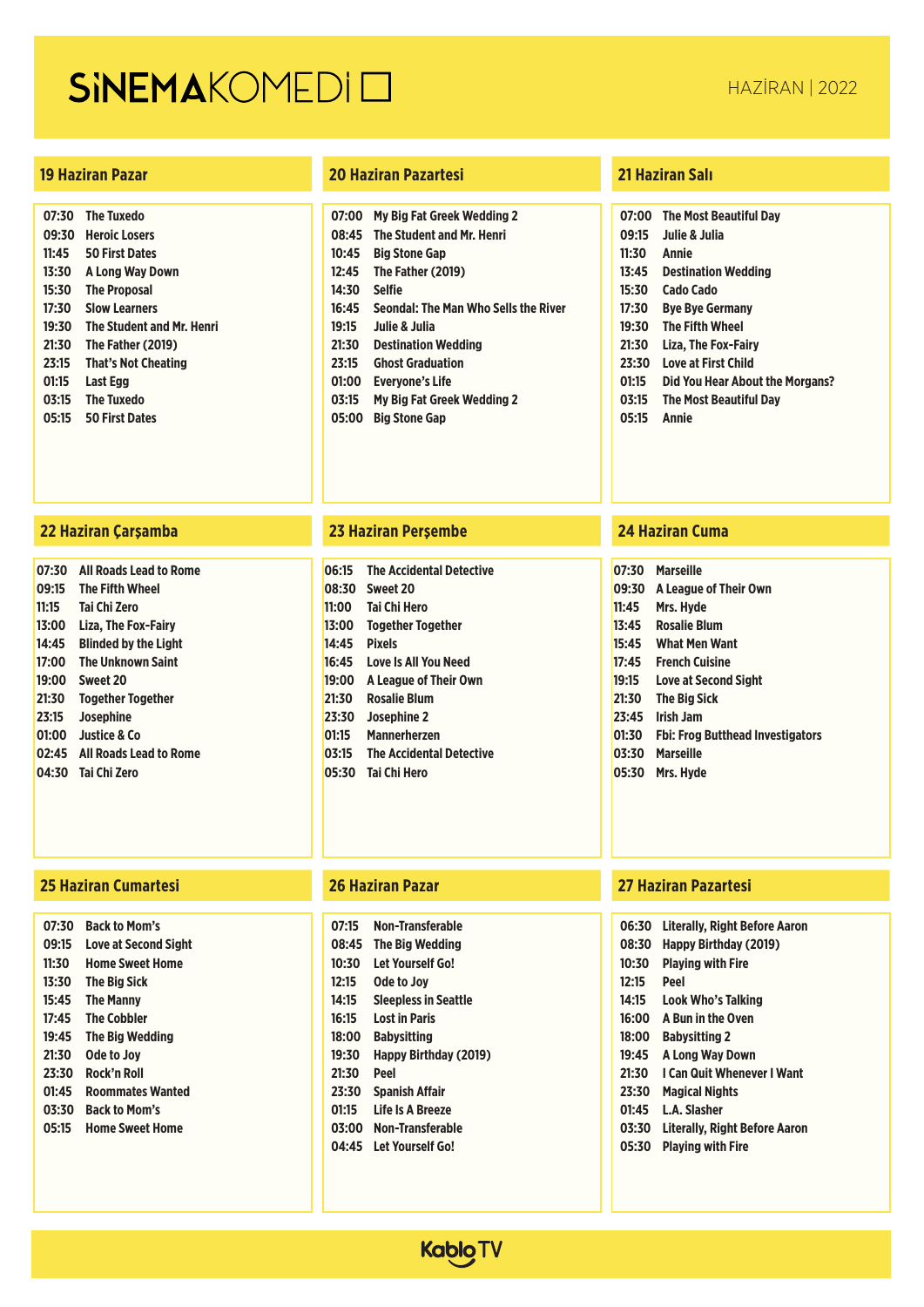| 07:15 | <b>A Woman as a Friend</b>      |
|-------|---------------------------------|
| 09:00 | A Long Way Down                 |
| 10:45 | <b>Butter</b>                   |
| 12:30 | I Can Quit Whenever I Want      |
| 14:30 | Look Who's Talking Too          |
| 16:00 | <b>Mystery in Saint Tropez</b>  |
| 17:45 | <b>The Proposal</b>             |
| 19:45 | The Father (2019)               |
| 21:30 | <b>When Miracle Meets Maths</b> |
| 23:30 | labal Faroog                    |
| 01:15 | <b>Don Quixote</b>              |
| 03:00 | A Woman as a Friend             |
| 04:45 | <b>Butter</b>                   |
|       |                                 |

| 06:30 | <b>Teacher of the Year</b>      |
|-------|---------------------------------|
| 08:00 | <b>When Miracle Meets Maths</b> |
| 10:00 | <b>The Sense of Wonder</b>      |
| 12:00 | Julie & Julia                   |
| 14:15 | <b>Look Who's Talking Now</b>   |
| 16:00 | All Roads Lead to Rome          |
| 17:45 | <b>Ignorance Is Bliss</b>       |
| 19:45 | <b>Destination Wedding</b>      |
| 21:30 | <b>The Brass Teapot</b>         |
| 23:30 | <b>All for Them</b>             |
| 01:15 | The Crocodile of Botswanga      |
| 03:00 | <b>Teacher of the Year</b>      |
| 04:30 | <b>The Sense of Wonder</b>      |

| 06:30 | <b>Maid in Manhattan</b>    |
|-------|-----------------------------|
| 08:30 | <b>Destination Wedding</b>  |
| 10:15 | <b>Miss Sixty</b>           |
| 12:00 | <b>The Brass Teapot</b>     |
| 14:00 | <b>Bye Bye Germany</b>      |
| 15:45 | Date Night                  |
| 17:30 | <b>What Men Want</b>        |
| 19:30 | Starbuck                    |
| 21:30 | <b>The Other Guvs</b>       |
| 23:30 | <b>Easy Sex, Sad Movies</b> |
| 01:15 | <b>Mannerherzen 2</b>       |
| 03:15 | <b>Made of Honor</b>        |
| 05:00 | Maid in Manhattan           |
|       |                             |



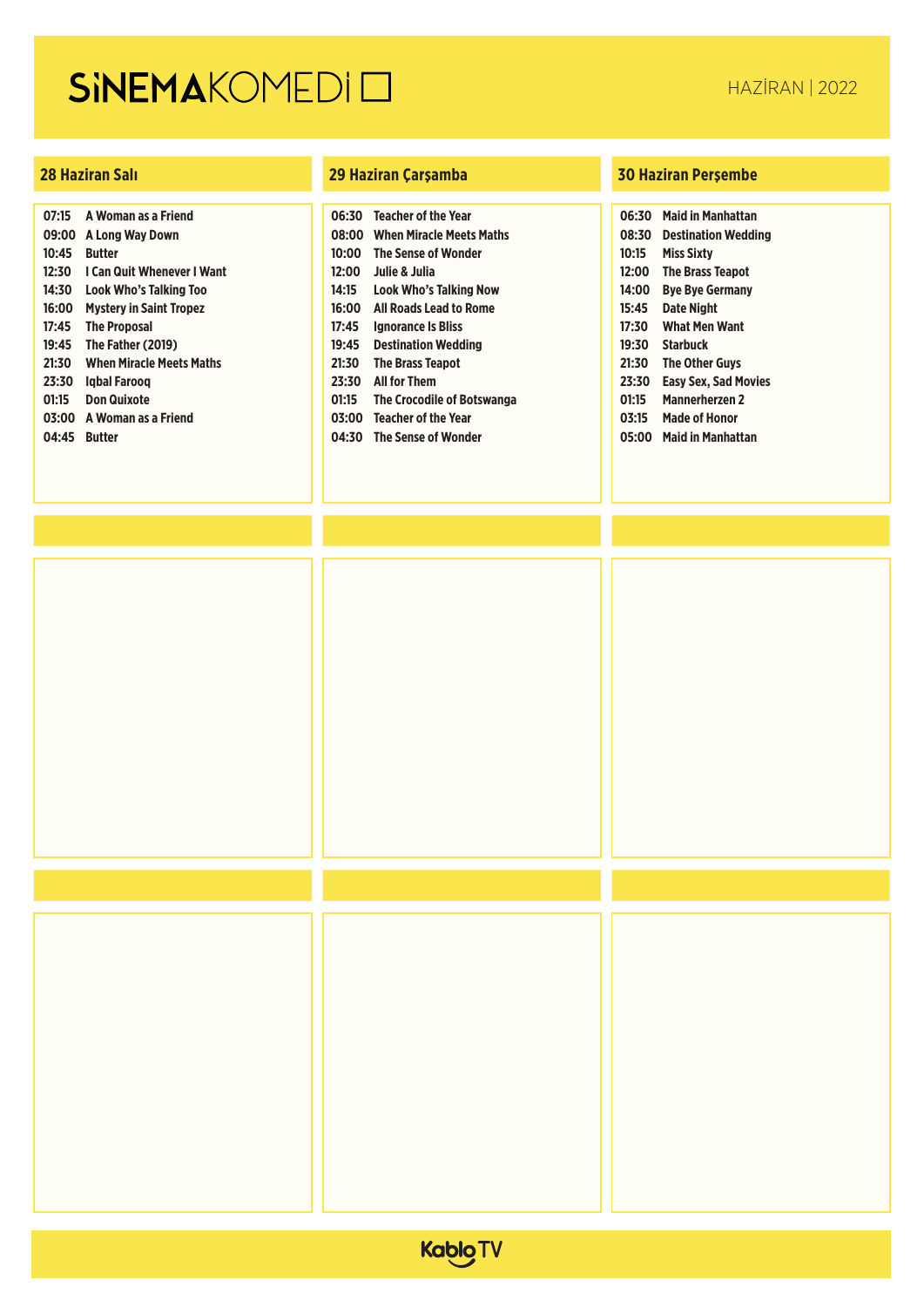### **01 Haziran Çarşamba 02 Haziran Perşembe 03 Haziran Cuma**

| 07:45 | <b>The Hessen Affair</b>         |
|-------|----------------------------------|
| 09:45 | Only (2019)                      |
| 11:30 | <b>The A-Team</b>                |
| 14:00 | <b>The Target</b>                |
| 16:00 | Vengeance (2018)                 |
| 17:45 | <b>The Duel</b>                  |
| 20:00 | <b>The Poison Rose</b>           |
| 22:00 | The Battleship Island            |
| 00:30 | <b>Resident Evil: Apocalypse</b> |
| 02:15 | The Day After Tomorrow           |
| 04:30 | The A-Team                       |
| 07:00 | Vengeance (2018)                 |

|       | 08:45 Out of Season                        |
|-------|--------------------------------------------|
|       | 10:45 The Duel                             |
|       | 12:45 The Lookout                          |
|       | 14:30 The Poison Rose                      |
|       | 16:30 Justice League: Crisis on Two Earths |
|       | 18:00 The Hunt                             |
|       | 19:45 Asher (2018)                         |
| 22:00 | <b>One Shot</b>                            |
|       | 00:00 Resident Evil: Extinction            |
| 01:45 | <b>Open Water 3 Cage Dive</b>              |
| 03:15 | <b>Out of Season</b>                       |
|       | 05:15 The Lookout                          |

| 07:00 | <b>Kuffs</b>                    |
|-------|---------------------------------|
| 08:45 | <b>The Hunt</b>                 |
| 10:30 | Man Vs.                         |
| 12:15 | <b>Asher (2018)</b>             |
| 14:30 | Outpost 37                      |
| 16:15 | <b>Night Eves</b>               |
| 17:45 | San Andreas                     |
| 20:00 | Blue Iguana                     |
| 22:00 | <b>Bad Country</b>              |
| 00:00 | <b>Resident Evil: Afterlife</b> |
| 01:45 | <b>American Romance</b>         |
| 03:15 | Man Vs.                         |
| 05:00 | Outpost 37                      |
|       |                                 |

### **04 Haziran Cumartesi 05 Haziran Pazar 06 Haziran Pazartesi**

| 06:45      | <b>Passenger 57</b>                            |
|------------|------------------------------------------------|
| 08:15      | San Andreas                                    |
| 10:30      | At the End of the Tunnel                       |
| 12:45      | <b>Blue Iguana</b>                             |
| 14:45      | <b>Batman Vs. Teenage Mutant Ninja Turtles</b> |
| 16:30      | <b>White Rabbit</b>                            |
| 18:15      | <b>Iron Sky: The Coming Race</b>               |
| 20:00 Salt |                                                |
| 22:00      | <b>Hummingbird</b>                             |
| 00:00      | <b>Resident Evil: Retribution</b>              |
|            | 01:45 The Caretaker                            |
|            | 03:15 White Rabbit                             |
| 05:00      | Iron Sky: The Coming Race                      |
|            |                                                |

| 07:30 | <b>The Chameleon</b>      |
|-------|---------------------------|
| 09:15 | <b>Revenge for Jolly</b>  |
| 10:45 | <b>Man Of East</b>        |
| 13:00 | <b>Prime Minister</b>     |
| 15:00 | Boy 7                     |
| 17:00 | 1864 1. Sezon - 2. Bölüm  |
| 18:15 | <b>Operation Chromite</b> |
| 20:15 | <b>Rabid Dogs</b>         |
| 22:00 | <b>Train to Busan</b>     |
| 00:15 | <b>The Equalizer</b>      |
| 02:45 | <b>Man Of East</b>        |
| 05:00 | Boy 7                     |
|       |                           |

| 06:45 | <b>Salt</b>              |
|-------|--------------------------|
| 08:30 | <b>Kills On Wheels</b>   |
| 10:30 | Humminabird              |
| 12:30 | <b>The Truth Beneath</b> |
| 14:30 | <b>Brave Men's Blood</b> |
| 16:15 | <b>Retribution</b>       |
| 18:15 | <b>In Like Flynn</b>     |
| 20:15 | Never Let Go             |
| 22:00 | <b>The Foreigner</b>     |
| 00:15 | <b>Deepwater Horizon</b> |
| 02:15 | <b>Enough</b>            |
|       | 04:15 Kills On Wheels    |
|       | 06:15 The Truth Beneath  |
|       |                          |

### **07 Haziran Salı 08 Haziran Çarşamba 09 Haziran Perşembe**

| 07:00 | <b>Operation Chromite</b>               |
|-------|-----------------------------------------|
|       | 09:00 Legendary: Tomb of the Dragon     |
| 10:45 | <b>Rabid Dogs</b>                       |
| 12:30 | <b>The Amazing Spider-Man</b>           |
| 15:00 | <b>The Last King</b>                    |
| 17:00 | 1864 1. Sezon - 3. Bölüm                |
| 18:15 | <b>Batman Unlimited: Monster Mayhem</b> |
|       | 19:45 The Advocate: A Missing Body      |
|       | 22:00 15 Minutes of War                 |
|       | 00:00 The Wailing                       |
|       | 03:00 The Amazing Spider-Man            |
|       |                                         |

### **05:30 The Last King**

| 08:15        | <b>Master</b>            |
|--------------|--------------------------|
| 11:00        | Never Let Go             |
| 12:45        | <b>The Ghost</b>         |
| 14:45        | <b>The Foreigner</b>     |
| 17:00        | 1864 1. Sezon - 1. Bölüm |
| 18:15        | <b>Revenge for Jolly</b> |
| 19:45        | <b>Prime Minister</b>    |
| 22:00 Adios  |                          |
| 00:15        | <b>Inherit the Viper</b> |
| 02:00        | 2012                     |
| 04:45 Master |                          |
|              |                          |
|              |                          |

| 07:15 | <b>The Advocate: A Missing Body</b>        |
|-------|--------------------------------------------|
| 09:30 | <b>Batman Unlimited: Mechs Vs. Mutants</b> |
| 11:00 | <b>15 Minutes of War</b>                   |
| 13:00 | The Amazing Spider-Man 2                   |
| 15:30 | <b>The Answer</b>                          |
|       | 17:00 1864 1. Sezon - 4. Bölüm             |
| 18:15 | <b>Numb</b>                                |
| 20:00 | <b>Spooks: The Greater Good</b>            |
| 22:00 | <b>Zeros and Ones</b>                      |
| 23:45 | <b>Once Upon a Time in Mexico</b>          |
| 01:45 | <b>Episode 50</b>                          |
|       | 03:15 The Amazing Spider-Man 2             |
|       | 05:45 The Answer                           |

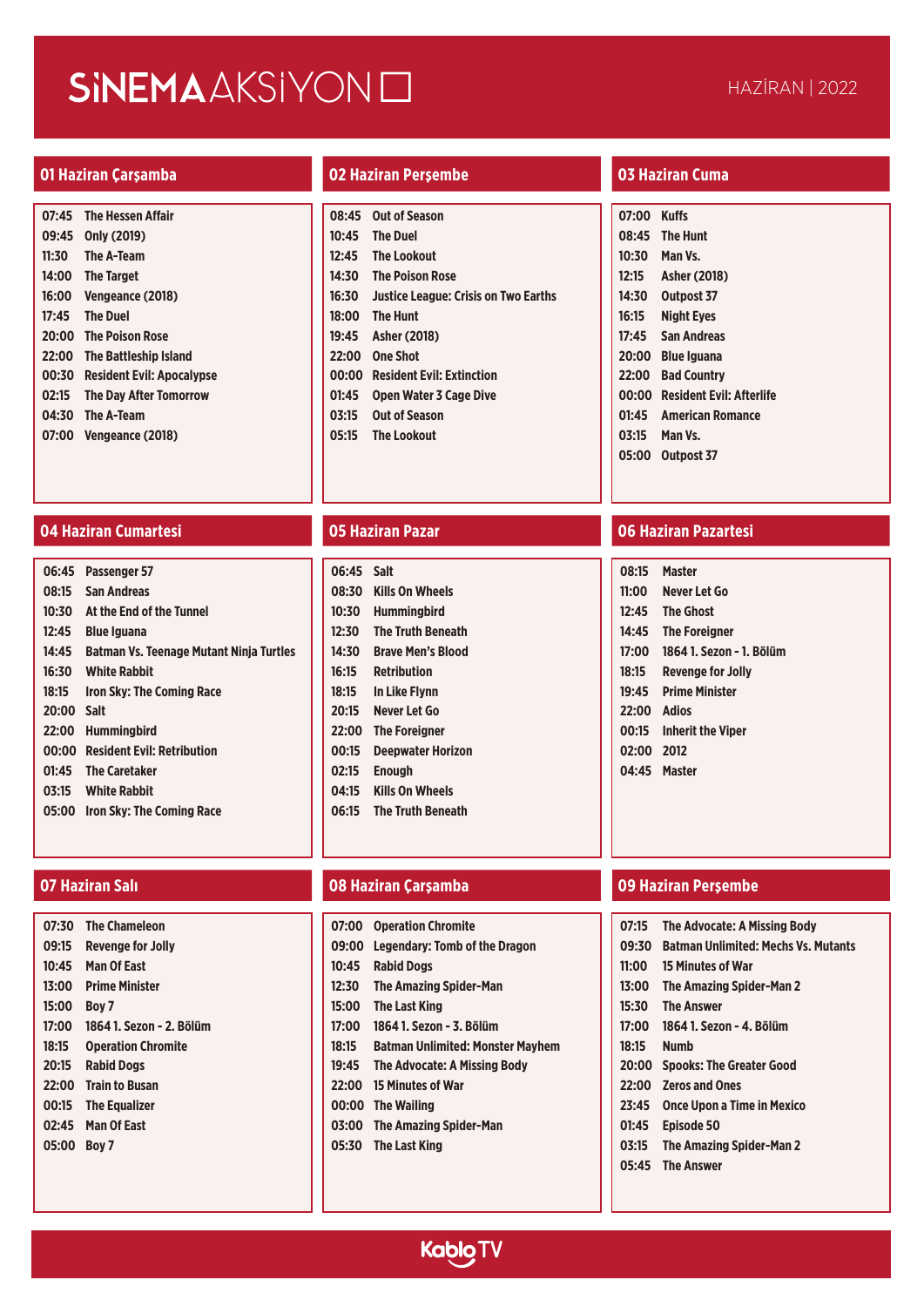| 07:30 | <b>Numb</b>                     |
|-------|---------------------------------|
| 09:15 | <b>Iceman</b>                   |
| 11:15 | <b>Spooks: The Greater Good</b> |
| 13:15 | The Philly Kid                  |
| 15:00 | <b>Automata</b>                 |
| 17:00 | 1864 1. Sezon - 5. Bölüm        |
| 18:15 | <b>Chungking Express</b>        |
| 20:15 | Unit 7                          |
| 22:00 | <b>Gunpowder Milkshake</b>      |
| 00:15 | <b>The Age of Shadows</b>       |
| 02:45 | <b>The Philly Kid</b>           |
|       | 04:30 Automata                  |
|       |                                 |

### **13 Haziran Pazartesi 14 Haziran Salı 15 Haziran Çarşamba**

| 07:00 | Into the Storm (2014)      |
|-------|----------------------------|
|       | 08:45 Taras Bulba          |
| 11:00 | <b>Unstoppable</b>         |
| 13:00 | <b>The Fourth State</b>    |
| 15:00 | <b>Things People Do</b>    |
| 17:00 | 1864 1. Sezon - 8. Bölüm   |
| 18:15 | Die Fighting               |
| 20:00 | Drug War                   |
| 22:00 | <b>Fast Color</b>          |
|       | 00:00 John Dies at the End |
| 01:45 | <b>Torment</b>             |
| 03:15 | <b>The Fourth State</b>    |
| 05:15 | <b>Things People Do</b>    |
|       |                            |

|            | 08:00 A Perfect Man                     |
|------------|-----------------------------------------|
|            | 10:00 Batman Unlimited: Animal Instinct |
|            | 11:30 The Boat                          |
|            | 13:15 The Horde                         |
|            | 15:45 Ender'S Game                      |
|            | 17:45 The Rock                          |
|            | 20:15 Partners in Crime                 |
|            | 22:00 Sea Fever                         |
| 00:00 Cave |                                         |
|            | 01:30 Tethered                          |
|            | 03:15 The Horde                         |
|            | 05:45 Ender'S Game                      |
|            |                                         |

### **10 Haziran Cuma 11 Haziran Cumartesi 12 Haziran Pazar**

| 06:45 | <b>Chungking Express</b>         |
|-------|----------------------------------|
| 08:45 | <b>The Keeper of Lost Causes</b> |
| 10:45 | Unit 7                           |
| 12:30 | <b>Close Enemies</b>             |
| 14:45 | <b>The Expendables 3</b>         |
| 17:00 | 1864 1. Sezon - 6. Bölüm         |
| 18:15 | <b>Homefront</b>                 |
| 20:15 | <b>Savage Dog</b>                |
| 22:00 | Ip Man: The Final Fight          |
| 00:00 | <b>Killing Ground</b>            |
| 01:45 | <b>Carnage Park</b>              |
| 03:15 | <b>Close Enemies</b>             |
| 05:30 | <b>The Expendables 3</b>         |

| 07:15 | <b>Drug War</b>                   |
|-------|-----------------------------------|
| 09:15 | <b>Green Lantern</b>              |
| 11:15 | <b>Fast Color</b>                 |
| 13:15 | <b>Justice League: Fatal Five</b> |
| 14:45 | The War I Knew                    |
| 16:30 | <b>Operator</b>                   |
| 18:15 | <b>Sword of Vengeance</b>         |
| 20:00 | <b>Five Thirteen</b>              |
| 22:00 | Samurai Marathon                  |
| 00:00 | <b>Prometheus</b>                 |
| 02:15 | <b>Kuffs</b>                      |
|       | 04:15 Green Lantern               |
|       | 06:15 The War I Knew              |
|       |                                   |

| 07:45 | <b>The Minion</b> |
|-------|-------------------|
|       | 09:45 The Rock    |

- **12:15 The Absent One**
- **14:30 Partners in Crime**
- **16:15 Justice League: Crisis on Two Earths**
- **17:45 Ashes of Time Redux**
- **19:45 Saint George**
- **22:00 Mortal Kombat**
- **00:15 Jack Reacher**
- **02:45 The Absent One**
- **04:45 Ashes of Time Redux**

| 07:45 | <b>Homefront</b>                         |
|-------|------------------------------------------|
| 09:30 | Pioneer                                  |
| 11:30 | Ip Man: The Final Fight                  |
| 13:30 | Dc Showcase: Batman: Death in the Family |
| 15:15 | <b>Field of Lost Shoes</b>               |
| 17:00 | 1864 1. Sezon - 7. Bölüm                 |
| 18:15 | Into the Storm (2014)                    |
| 20:00 | <b>Unstoppable</b>                       |
| 22:00 | Mile 22                                  |
| 00:00 | <b>Enter Nowhere</b>                     |
| 01:45 | <b>The Shortcut</b>                      |
| 03:15 | Pioneer                                  |
| 05:15 | <b>Field of Lost Shoes</b>               |
|       |                                          |

| 08:00 | <b>The Front Line</b> |
|-------|-----------------------|
| 10:30 | Five Thirteen         |
| 12:30 | <b>Snowpiercer</b>    |
| 14:45 | Samurai Marathon      |
| 16:45 | <b>Batman: Hush</b>   |
| 18:15 | 24 Hours              |
|       | 20:00 A Perfect Man   |
| 22:00 | <b>The Boat</b>       |
| 23:45 | Night Fare            |
| 01:15 | <b>Eraser</b>         |
| 03:15 | <b>The Front Line</b> |
| 05:45 | <b>Snowpiercer</b>    |
|       |                       |

### **16 Haziran Perşembe 17 Haziran Cuma 18 Haziran Cumartesi**

|       | 06:45 Saint George                     |
|-------|----------------------------------------|
|       | 09:00 The Town                         |
| 11:15 | <b>Mortal Kombat</b>                   |
|       | 13:30 Salyut-7                         |
|       | 15:45 The Admiral: Roaring Currents    |
|       | 18:00 Time Lapse                       |
|       | 20:00 The Black Rider: Revelation Road |
|       | 22:00 Passengers                       |
|       | 00:15 Kurmanjan Datka                  |
|       | 02:45 Salyut-7                         |
|       | 05:00 The Admiral: Roaring Currents    |

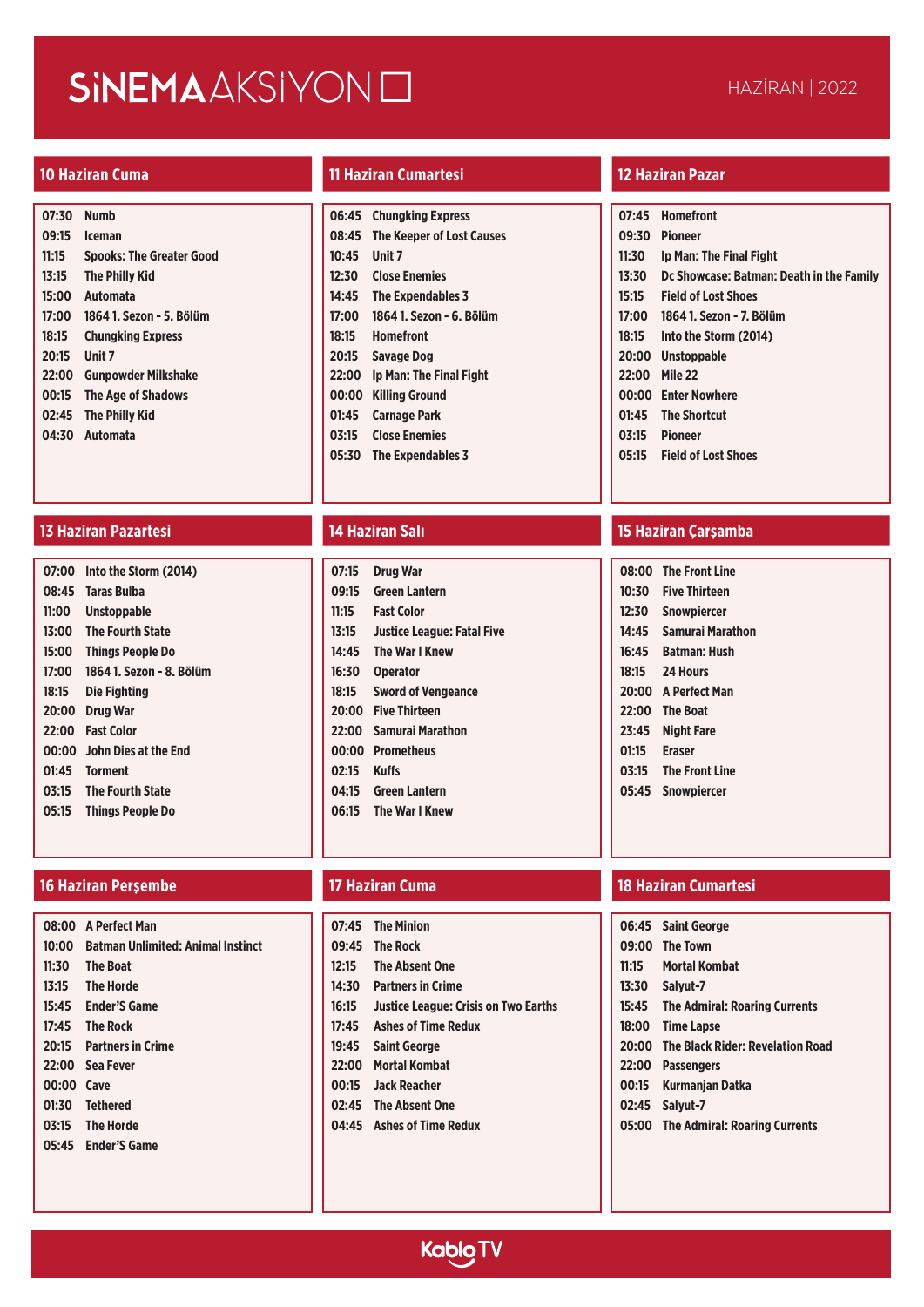| 07:15 | <b>The Black Rider: Revelation Road</b> |
|-------|-----------------------------------------|
| 09:15 | 2012                                    |
| 12:00 | <b>Passengers</b>                       |
| 14:15 | Fire                                    |
|       | 16:15 7Th Floor                         |
|       | 18:00 San Andreas                       |
| 20:15 | <b>Blood Father</b>                     |
|       | 22:00 Self/Less                         |
| 00:15 | Adios                                   |
| 02:30 | Fire                                    |
|       | 04:30 7Th Floor                         |
|       | 06:15 San Andreas                       |
|       |                                         |

### **19 Haziran Pazar 20 Haziran Pazartesi 21 Haziran Salı**

| 08:15 | <b>Travelers</b>                  |
|-------|-----------------------------------|
| 09:45 | <b>Blood Father</b>               |
| 11:30 | <b>Heavenly Sword</b>             |
| 13:15 | Self/Less                         |
| 15:30 | <b>Veteran</b>                    |
| 18:00 | <b>Once Upon a Time in Venice</b> |
| 19:45 | <b>Suburra</b>                    |
| 22:00 | <b>Awake</b>                      |
| 23:45 | <b>Outpost 2: Black Sun</b>       |
| 01:45 | <b>Welcome to the Jungle</b>      |
| 03:15 | <b>Veteran</b>                    |
| 05:45 | <b>Once Upon a Time in Venice</b> |

|       | 07:30 Born Wild                |
|-------|--------------------------------|
|       | 09:30 Suburra                  |
| 11:45 | <b>Rocks, Paper, Scissors</b>  |
|       | 14:00 Checkmate                |
|       | 15:45 Four Corners             |
|       | 18:00 Monster Hunt             |
|       | 20:15 The Borderland           |
|       | 22:00 Piranhas                 |
|       | 00:00 Resident Evil: Afterlife |
|       | 01:45 The Tortured             |
|       | 03:15 Born Wild                |
|       | 05:15 Rocks, Paper, Scissors   |
|       |                                |

| 07:30 | The Island (2005)             |
|-------|-------------------------------|
| 10:00 | <b>Monster Hunt</b>           |
| 12:15 | <b>Gates of the Sun</b>       |
| 14:00 | <b>The Borderland</b>         |
| 15:45 | <b>The Day After Tomorrow</b> |
| 18:00 | <b>Fallen Angels</b>          |
| 20:00 | Vengeance (2018)              |
| 22:00 | <b>Mad Max: Fury Road</b>     |
| 00:15 | <b>Shooter</b>                |
| 02:30 | Poseidon                      |
| 04:15 | <b>Gates of the Sun</b>       |
| 06:00 | <b>The Day After Tomorrow</b> |
|       |                               |

### **25 Haziran Cumartesi 26 Haziran Pazar 27 Haziran Pazartesi**

| 07:30 | <b>The Lookout</b>            |
|-------|-------------------------------|
| 09:15 | <b>Jupiter Ascending</b>      |
| 11:30 | <b>Sweet Country</b>          |
| 13:30 | Asher (2018)                  |
| 15:45 | <b>The Amazing Spider-Man</b> |
| 18:15 | <b>S.M.A.R.T. Chase</b>       |
| 20:00 | Geostorm                      |
| 22:00 | <b>Blood Ties</b>             |
| 00:30 | <b>The Equalizer</b>          |
| 03:00 | <b>Jupiter Ascending</b>      |
| 05:15 | <b>Asher (2018)</b>           |
|       |                               |

### **22 Haziran Çarşamba 23 Haziran Perşembe 24 Haziran Cuma**

|       | 08:15 Fallen Angels                            |
|-------|------------------------------------------------|
| 10:15 | <b>Firewall</b>                                |
| 12:15 | Vengeance (2018)                               |
| 14:15 | <b>Kills On Wheels</b>                         |
| 16:15 | <b>Batman Vs. Teenage Mutant Ninja Turtles</b> |
|       | 18:00 In Like Flynn                            |
|       | 20:00 The Truth Beneath                        |
|       | 22:00 Bombing                                  |
|       | 00:15 15 Minutes                               |
|       | 02:30 The Brave One                            |
|       | 04:45 Firewall                                 |
|       | 06:45 Kills On Wheels                          |

- **07:30 Geostorm**
- **09:30 Ultraviolet**
- **11:15 Blood Ties**
- **13:45 Pacific Rim**
- **16:15 Batman Unlimited: Mechs Vs. Mutants**
- **17:45 Man Vs.**
- **19:30 The Amazing Spider-Man 2**
- **22:00 The Hitman's Bodyguard**
- **00:15 The Accountant**
- **02:45 Ultraviolet**
- **04:30 Pacific Rim**

|             | 08:45 The Duel                         |
|-------------|----------------------------------------|
|             | 11:00 In Like Flynn                    |
|             | 12:45 Takers                           |
|             | 14:45 The Truth Beneath                |
|             | 16:45 The Lookout                      |
|             | 18:30 Batman Unlimited: Monster Mayhem |
|             | 20:00 Sweet Country                    |
| 22:00       | <b>Rambo: Last Blood</b>               |
| 23:45 Crawl |                                        |
|             | 01:30 Pavback                          |
|             | 03:15 The Duel                         |
|             | 05:30 Takers                           |
|             |                                        |

| 07:00 | Justice League: Fatal Five |
|-------|----------------------------|
| 08:30 | Man Vs.                    |
| 10:15 | Passenger 57               |
| 12:00 | The Amazing Spider-Man 2   |
| 14:30 | <b>Revenge for Jolly</b>   |
| 16:00 | <b>The Hunt</b>            |
| 17:45 | <b>Gemini Man</b>          |
| 20:00 | <b>Retribution</b>         |
| 22:00 | <b>Black 47</b>            |
|       | 00:00 Creepy               |
| 02:30 | <b>The Hunt</b>            |
| 04:30 | <b>Gemini Man</b>          |

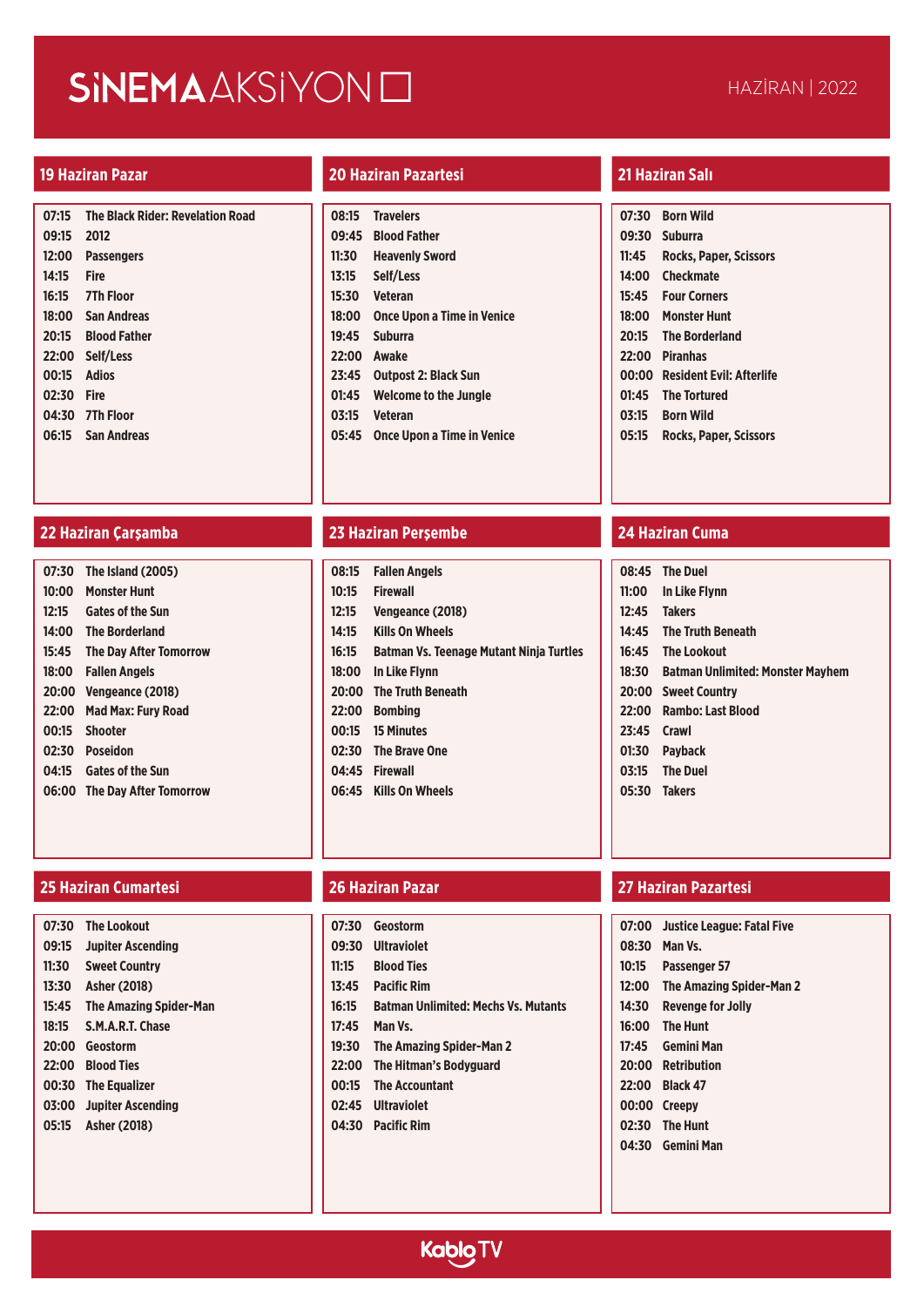| 28 Haziran Salı<br>06:45 Enough<br>09:00 Retribution<br>11:00<br><b>Mission: Impossible</b><br>13:15<br><b>Master</b><br>16:00<br>At the End of the Tunnel<br>18:15<br><b>Hollow Man</b><br>20:15 Iron Sky: The Coming Race<br>22:00 The Wild Goose Lake<br>00:15 Seven Sisters<br>02:30 Mission: Impossible<br>04:45 Master | 07:30 Hollow Man<br><b>Batman: Hush</b><br>09:30<br>Iron Sky: The Coming Race<br>11:00<br><b>Mission: Impossible II</b><br>12:45<br><b>White Rabbit</b><br>15:00<br>16:45<br><b>Numb</b><br><b>Hollow Man 2</b><br>18:30<br>20:15 The Boat<br>22:00 The Fanatic<br>23:45 Monster Hunter<br>01:45 Emelie<br><b>White Rabbit</b><br>03:15<br>05:00 Numb | 06:45 Mortal Kombat<br>08:45 Mission: Impossible - Ghost Protocol<br>15 Minutes of War<br>11:15<br><b>Fast Color</b><br>13:15<br>15:15<br><b>Batman Unlimited: Animal Instinct</b><br>16:45 Travelers<br>18:15<br><b>Operator</b><br>20:00 Blue Iguana<br>22:00 A Day to Die<br>00:00 The Curse of the Mayans<br>01:45 Atrocious<br>03:15 Mortal Kombat<br>05:30 15 Minutes of War |
|------------------------------------------------------------------------------------------------------------------------------------------------------------------------------------------------------------------------------------------------------------------------------------------------------------------------------|-------------------------------------------------------------------------------------------------------------------------------------------------------------------------------------------------------------------------------------------------------------------------------------------------------------------------------------------------------|------------------------------------------------------------------------------------------------------------------------------------------------------------------------------------------------------------------------------------------------------------------------------------------------------------------------------------------------------------------------------------|
|                                                                                                                                                                                                                                                                                                                              |                                                                                                                                                                                                                                                                                                                                                       |                                                                                                                                                                                                                                                                                                                                                                                    |
|                                                                                                                                                                                                                                                                                                                              |                                                                                                                                                                                                                                                                                                                                                       |                                                                                                                                                                                                                                                                                                                                                                                    |
|                                                                                                                                                                                                                                                                                                                              |                                                                                                                                                                                                                                                                                                                                                       |                                                                                                                                                                                                                                                                                                                                                                                    |

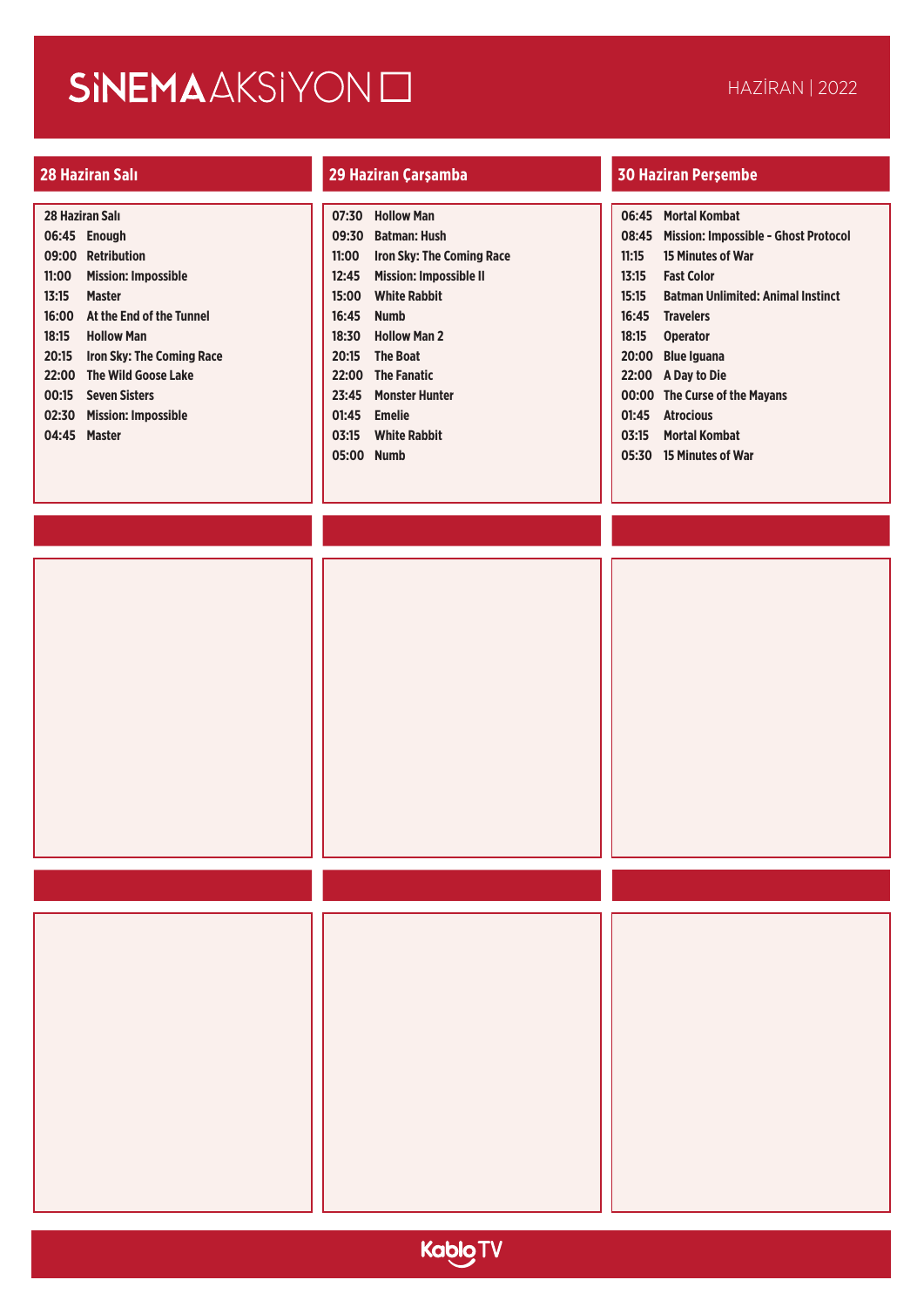# SINEMAYERLI O

### **01 Haziran Çarşamba 02 Haziran Perşembe 03 Haziran Cuma**

| 07:00 | Keloğlan                      |
|-------|-------------------------------|
| 08:45 | <b>Tatlım Tatlım</b>          |
| 10:45 | <b>Zulüm</b>                  |
| 12:30 | Ali                           |
| 14:30 | Havat Bavram Olsa             |
| 16:15 | Yoksul                        |
| 17:45 | <b>IIk Ask</b>                |
| 20:00 | <b>Orav</b>                   |
| 22:00 | Berlin Kaplanı                |
| 23:59 | Sağ Salim                     |
| 01:45 | Cumali Ceber Allah Seni Alsın |
| 03:15 | Havat Bavram Olsa             |
| 05:00 | <b>IIk Ask</b>                |

## **04 Haziran Cumartesi 05 Haziran Pazar 06 Haziran Pazartesi**

| 06:45 | Acele Koca Aranıyor                   |
|-------|---------------------------------------|
| 08:15 | İcimdeki İnsan                        |
| 10:15 | Ivi Aile Cocuău                       |
| 11:45 | <b>Deniz Sevivesi</b>                 |
| 13:45 | Neseli Havat                          |
| 16:00 | Carıklı Milvoner                      |
| 17:45 | <b>Istanbul Kırmızısı</b>             |
| 20:00 | Nadide Havat                          |
| 22:15 | Cinavet Süsü                          |
| 00:15 | FI-Cin                                |
| 02:00 | Yolunda A.Ş.: Çinçin Bağları Hikayesi |
| 03:45 | Ivi Aile Cocuău                       |
| 05:15 | <b>Carikli Milyoner</b>               |
|       |                                       |

| 07:00 | <b>Düğün</b>                 |
|-------|------------------------------|
| 08:45 | <b>Osmanlı Cumhuriveti</b>   |
| 10:45 | Cıplak Vatandaş              |
| 12:30 | <b>Denizden Gelen</b>        |
| 14:30 | Almanya Acı Vatan            |
| 16:00 | <b>Beni Unutma</b>           |
| 18:00 | <b>Sabanive</b>              |
| 20:00 | <b>Kardesim Benim 2</b>      |
| 22:15 | <b>Staiver Mafva</b>         |
| 00:00 | <b>Dabbe: Bir Cin Vakası</b> |
| 02:15 | 4N1k                         |
| 04:00 | Almanya Acı Vatan            |
| 05:30 | <b>Osmanlı Cumhuriveti</b>   |
|       |                              |

| 07:00 | Keloğlan Aramızda       |
|-------|-------------------------|
| 08:45 | <b>Orav</b>             |
| 10:45 | Seninle Ölmek İstivorum |
| 12:15 | <b>Berlin Kaplanı</b>   |
| 14:15 | İbo ile Güllüsah        |
| 16:00 | Kelebeğin Rüyası        |
| 18:15 | <b>Cafer'in Cilesi</b>  |
| 20:00 | <b>Bulanti</b>          |
| 22:15 | <b>Aci Ask</b>          |
| 00:00 | Sağ Salim 2: Sil Baştan |
| 01:45 | Cumali Ceber 2          |
| 03:45 | Seninle Ölmek İstivorum |
| 05:15 | Ibo ile Güllüsah        |
|       |                         |

| 07:00 | Her Gönülde Bir Aslan Yatar |
|-------|-----------------------------|
| 08:30 | <b>Istanbul Kırmızısı</b>   |
| 10:30 | <b>Davaro</b>               |
| 12:15 | Nadide Hayat                |
| 14:30 | <b>Talihli Amele</b>        |
| 16:15 | <b>Hareket Sekiz</b>        |
| 18:15 | Gülen Adam                  |
| 20:00 | <b>Bana Masal Anlatma</b>   |
| 22:00 | Sofra Sırları               |
| 00:00 | <b>Dabbe</b>                |
| 02:00 | Son Bulusma                 |
| 03:30 | <b>Davaro</b>               |
|       | 05:15 Talihli Amele         |
|       |                             |

| 07:15 | <b>Divet</b>               |
|-------|----------------------------|
| 09:00 | Beni Unutma                |
| 11:00 | Dert Bende                 |
| 12:45 | Staiver Mafva              |
| 14:30 | Herhangi Bir Kadın         |
| 16:30 | <b>Mutlu Aile Defteri</b>  |
| 18:15 | <b>Tarzan Rıfkı</b>        |
| 20:00 | Kapı                       |
| 22:15 | <b>Bölük</b>               |
| 00:00 | <b>Dabbe: Cin Carpması</b> |
| 02:30 | Sümela'nın Sifresi Temel   |
| 04:30 | <b>Dert Bende</b>          |
| 06:15 | <b>Mutlu Aile Defteri</b>  |
|       |                            |

| 07:00 | Keloğlan İle Cankız                      |
|-------|------------------------------------------|
| 08:30 | Kelebeğin Rüvası                         |
| 10:45 | Yedi Evlat İki Damat                     |
| 12:30 | <b>Bulanti</b>                           |
| 14:45 | Selvi Boylum Al Yazmalım                 |
| 16:30 | İstanbul Muhafızları: Ab-ı Hayat Çeşmesi |
| 18:15 | Koltuk Belası                            |
| 20:00 | İcimdeki İnsan                           |
| 22:00 | <b>Deniz Sevivesi</b>                    |
| 23:45 | Damat Takımı                             |
| 01:30 | Cinnet                                   |
| 03:15 | Yedi Evlat İki Damat                     |
| 05:00 | İstanbul Muhafızları: Ab-ı Hayat Çeşmesi |
|       |                                          |
|       |                                          |

| 07:00 | <b>Gelin (1973)</b>       |
|-------|---------------------------|
| 08:45 | <b>Hareket Sekiz</b>      |
| 10:45 | <b>Ceylan</b>             |
| 12:30 | <b>Bana Masal Anlatma</b> |
| 14:30 | Sivri Akıllılar           |
| 16:15 | Sen Kimsin?               |
| 18:15 | Cıplak Vatandas           |
| 20:00 | Kardesim Benim            |
| 22:15 | <b>Sansimi Sevevim</b>    |
| 00:00 | Dabbe 2                   |
| 01:45 | <b>Yusuf Yusuf</b>        |
| 03:30 | Sivri Akıllılar           |
| 05:00 | Sen Kimsin?               |
|       |                           |

| 08:00 | <b>Abuk Sabuk Bir Film</b>         |
|-------|------------------------------------|
| 10:00 | Kapı                               |
| 12:15 | <b>Zulüm</b>                       |
| 14:00 | <b>Bölük</b>                       |
| 16:00 | Sark Bülbülü                       |
| 17:45 | <b>Hokkabaz</b>                    |
| 20:00 | Nefesim Kesilene Kadar             |
| 21:45 | <b>Bir Baba Hindu</b>              |
| 00:00 | Dabbe: Zehr-i Cin                  |
| 02:30 | Sümela'nın Şifresi 3: Cünyor Temel |
| 04:30 | <b>Abuk Sabuk Bir Film</b>         |
| 06:15 | Zulüm                              |
|       |                                    |

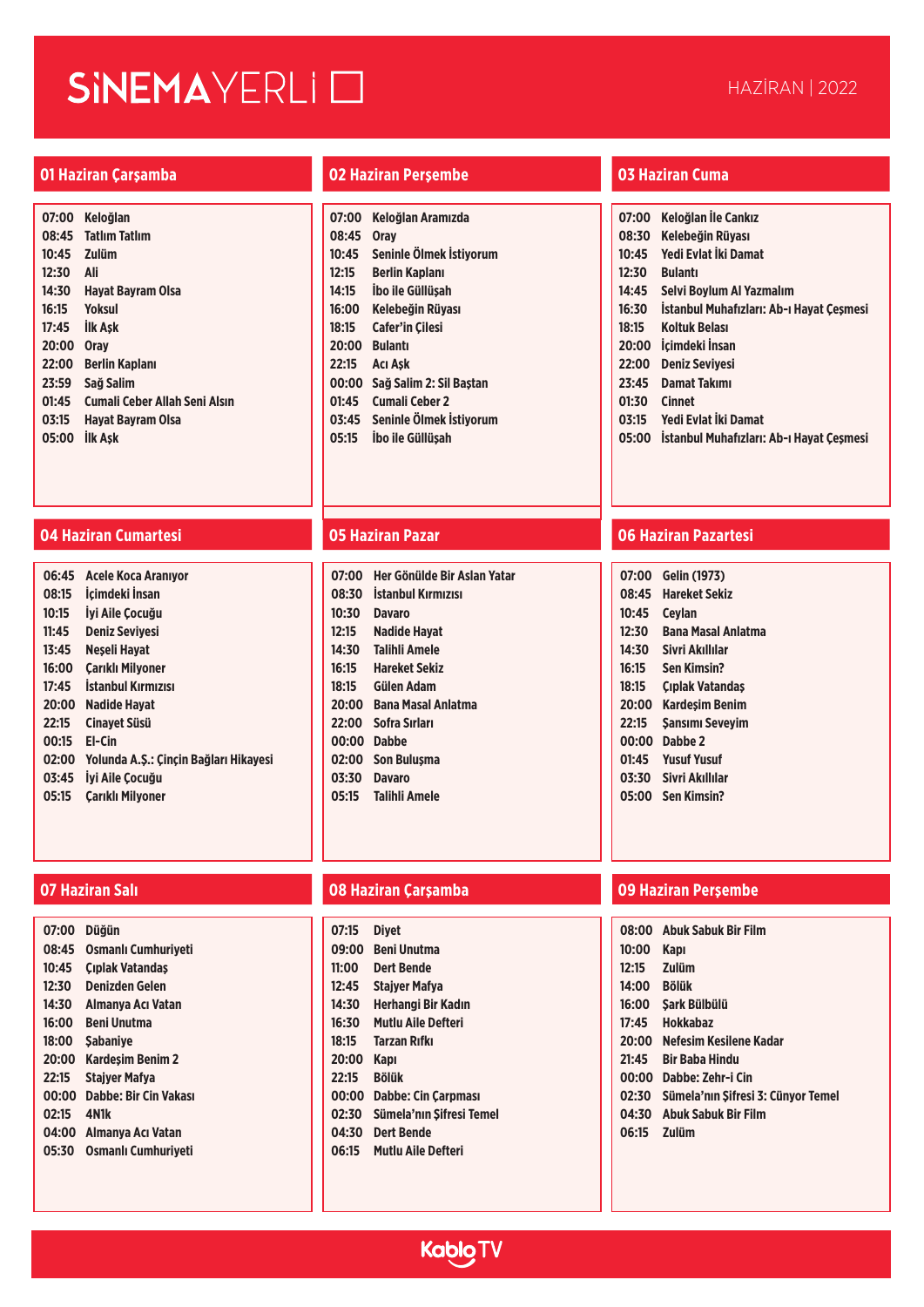# SINEMAYERLI O

| 08:00 | <b>Havat Bavram Olsa</b>       |
|-------|--------------------------------|
| 10:00 | Hokkabaz                       |
| 12:15 | <b>Sultanin Sirri</b>          |
| 14:15 | Nefesim Kesilene Kadar         |
| 16:00 | En Büyük Şaban                 |
| 18:00 | <b>Deliha</b>                  |
| 20:00 | Söhretler Okulu                |
| 22:00 | Kesfedilmemis Cocuklar         |
| 00:00 | Dab <sub>6e</sub>              |
| 02:45 | 8 Ülke 8 Yönetmen Ve Sinan E01 |
| 03:15 | <b>Sultanın Sırrı</b>          |
| 05:15 | En Büvük Saban                 |

### **13 Haziran Pazartesi 14 Haziran Salı 15 Haziran Çarşamba**

| Yedi Evlat İki Damat                 |
|--------------------------------------|
| 08:45 Son Saka                       |
| Senin Hikaven                        |
| <b>Borc</b>                          |
| <b>Benim Adım Feridun</b>            |
| Ibo ile Güllüşah                     |
| 18:00<br><b>Kara Bela</b>            |
| 20:00<br>Calsın Sazlar               |
| Kuma                                 |
| 00:00<br><b>Adak</b>                 |
| 01:30 Kezban                         |
| 03:00 8 Ülke 8 Yönetmen ve Sinan E04 |
| Yedi Evlat İki Damat<br>03:45        |
| Senin Hikaven                        |
|                                      |

### **16 Haziran Perşembe 17 Haziran Cuma 18 Haziran Cumartesi**

| 06:45 | Her Gönülde Bir Aslan Yatar    |
|-------|--------------------------------|
| 08:15 | Berlin Kaplanı                 |
| 10:15 | <b>İlk Ask</b>                 |
| 12:30 | El Değmemis Ask                |
| 14:15 | <b>Plaza</b>                   |
| 16:00 | Talihli Amele                  |
| 17:45 | Kelebeğin Rüyası               |
| 20:00 | Sevimli Hırsız                 |
| 21:45 | Acı Ask                        |
| 23:30 | <b>Silsile</b>                 |
| 01:30 | <b>Saskin Damat</b>            |
| 03:00 | 8 Ülke 8 Yönetmen ve Sinan E07 |
| 03:30 | Her Gönülde Bir Aslan Yatar    |
| 05:00 | <b>IIk Ask</b>                 |
|       |                                |

### **10 Haziran Cuma 11 Haziran Cumartesi 12 Haziran Pazar**

| 07:00 | <b>Sosvete Saban</b>           |
|-------|--------------------------------|
| 08:45 | <b>Deliha</b>                  |
| 10:45 | <b>Tamam miviz?</b>            |
| 12:30 | Söhretler Okulu                |
| 14:15 | Neden Tarkovski Olamıyorum     |
| 16:00 | Saban Pabucu Yarım             |
| 18:00 | Hükümet Kadın                  |
| 20:00 | <b>Diyalog</b>                 |
| 22:00 | Halef                          |
| 00:00 | Efsunlu: Kabirden Gelen        |
| 01:30 | Yaman Delikanlı                |
| 02:45 | 8 Ülke 8 Yönetmen ve Sinan E02 |
| 03:15 | <b>Sosvete Saban</b>           |
| 05:00 | <b>Tamam miviz?</b>            |

| 07:15 | Acele Koca Aranıvor                      |
|-------|------------------------------------------|
| 08:45 | Kara Bela                                |
| 10:45 | <b>Oflu Hoca'nın Sifresi</b>             |
| 12:45 | Calsın Sazlar                            |
| 14:45 | Carıklı Milvoner                         |
| 16:30 | <b>Bana Bir Sovgun Yaz 2</b>             |
| 18:15 | Selvi Bovlum Al Yazmalım                 |
| 20:00 | Müsaadenizle Büyükler                    |
| 22:00 | İstanbul Muhafızları: Ab-ı Havat Cesmesi |
| 23:45 | <b>Yusuf Yusuf</b>                       |
| 01:30 | lyi Aile Cocuğu                          |
| 03:00 | 8 Ülke 8 Yönetmen ve Sinan E05           |
| 03:30 | Acele Koca Aranıyor                      |
| 05:00 | <b>Carikli Milyoner</b>                  |
|       |                                          |

- **07:00 Kadri'nin Götürdüğü Yere Git**
- **08:45 Plaza**
- **10:30 Dert Bende**
- **12:15 Kelebeğin Rüyası**
- **14:30 Gamonya: Hayaller Ülkesi**
- **16:30 Çıplak Vatandaş**
- **18:15 Mutlu Aile Defteri**
- **20:00 Randıman**
- **22:00 Can Feda**
- **00:00 Damat Takımı**
- **01:45 Cumali Ceber Allah Seni Alsın**
- **03:15 8 Ülke 8 Yönetmen ve Sinan E08**
- **04:00 Kadri'nin Götürdüğü Yere Git**
- **05:45 Dert Bende**

| 06:45 | <b>Cafer'in Cilesi</b>         |
|-------|--------------------------------|
| 08:30 | <b>Diyalog</b>                 |
| 10:30 | <b>Toz Ruhu</b>                |
| 12:15 | <b>Halef</b>                   |
| 14:15 | Yoksul                         |
| 16:00 | Niyazi Gül Dörtnala            |
| 18:00 | Hükümet Kadın 2                |
| 20:00 | <b>Son Saka</b>                |
| 22:00 | <b>Borc</b>                    |
| 00:00 | <b>Efsunlu Ayin</b>            |
| 01:45 | Seninle Ölmek İstiyorum        |
| 03:15 | 8 Ülke 8 Yönetmen ve Sinan E03 |
| 03:45 | <b>Toz Ruhu</b>                |
| 05:30 | <b>Yoksul</b>                  |

| 06:45 | <b>Seytanın Pabucu</b>                   |
|-------|------------------------------------------|
| 08:45 | Müsaadenizle Büyükler                    |
| 10:45 | Oflu Hoca'nın Sifresi 2                  |
| 12:45 | Istanbul Muhafızları: Ab-ı Havat Cesmesi |
| 14:30 | Sahte Kabadayı                           |
| 16:15 | Berlin Kaplanı                           |
| 18:15 | <b>Cevlan</b>                            |
| 20:00 | <b>Inatci</b>                            |
| 21:45 | El Değmemis Ask                          |
| 23:30 | Maide'nin Altın Günü                     |
| 01:30 | Sivri Akıllılar                          |
| 03:00 | 8 Ulke 8 Yönetmen ve Sinan E06           |
| 03:30 | Seytanın Pabucu                          |
| 05:15 | Sahte Kabadavı                           |
|       |                                          |

- **07:15 Almanya Acı Vatan 08:45 Mutlu Aile Defteri 10:30 Züğürt Ağa**
- **12:30 Randıman**
- **14:30 Şöhretler Okulu**
- **16:15 Tarzan Rıfkı**
- **18:00 Oray**
- **20:00 Çatlak**
- **21:45 İçimdeki İnsan**
- **23:45 Şansımı Seveyim**
- **01:30 Cumali Ceber 2**
- **03:30 Züğürt Ağa**
- **05:30 Şöhretler Okulu**

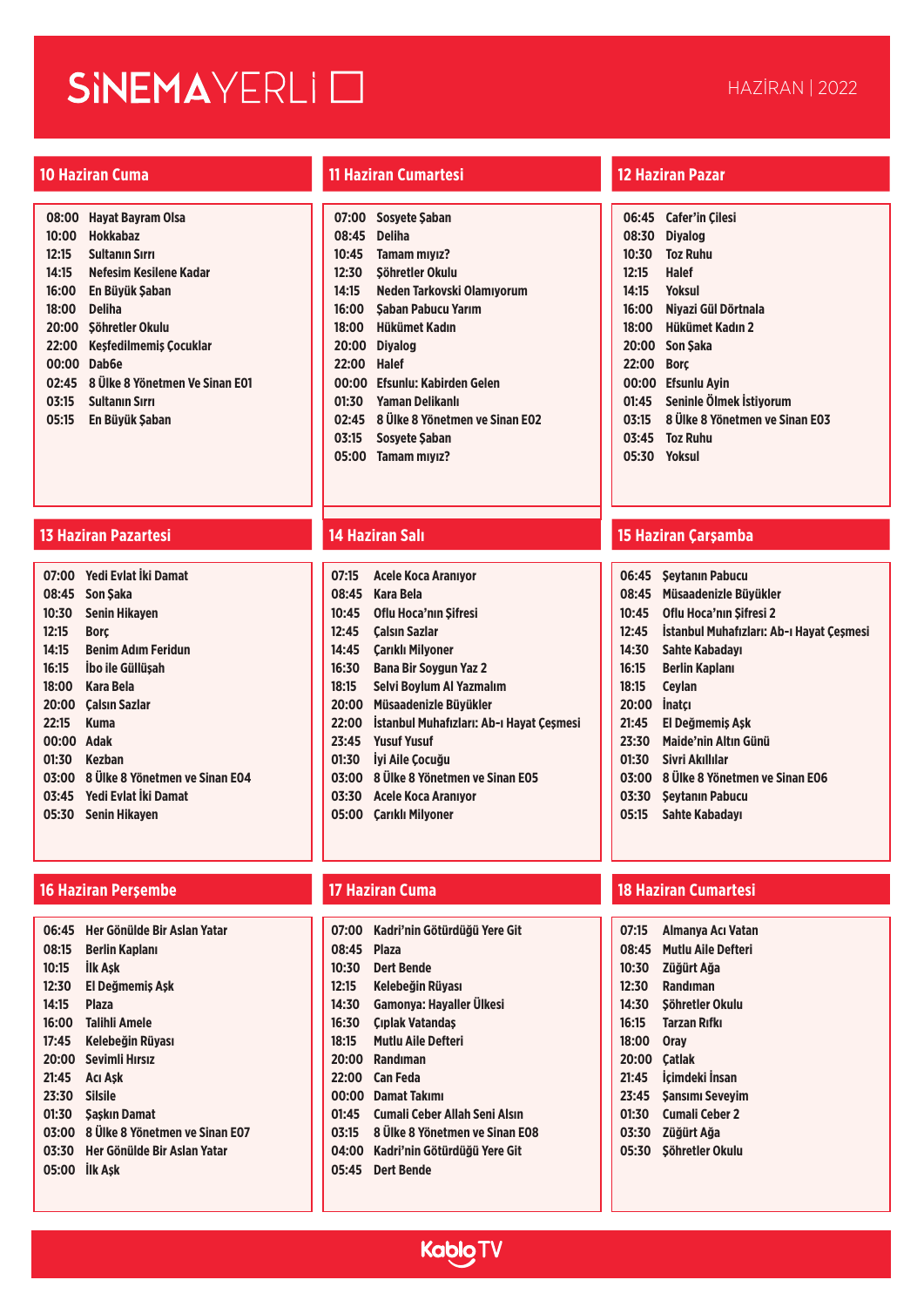# SINEMAYERLI O

| 07:30 | Herhangi Bir Kadın            |
|-------|-------------------------------|
| 09:30 | <b>Catlak</b>                 |
| 11:15 | Babam ve Oğlum                |
| 13:30 | Gülen Adam                    |
| 15:30 | <b>Baham</b>                  |
| 18:00 | <b>Sen Benim Her Seyimsin</b> |
| 20:00 | 7. Koğustaki Mucize           |
| 22:30 | Avla                          |
| 00:45 | Mihrez Cin Padisahı           |
| 02:45 | Babam ve Oğlum                |
| 04:45 | Sen Benim Her Seyimsin        |
|       |                               |

### **19 Haziran Pazar 20 Haziran Pazartesi 21 Haziran Salı**

| 06:45 | Keloğlan                      |
|-------|-------------------------------|
| 08:30 | 7. Koğustaki Mucize           |
| 11:00 | Sark Bülbülü                  |
| 12:45 | Avla                          |
| 15:00 | <b>Son Bulusma</b>            |
| 16:30 | Davaro                        |
| 18:15 | <b>Bölük</b>                  |
| 20:00 | Japon Isi                     |
| 21:45 | <b>Organize İşler</b>         |
| 23:45 | <b>Kesfedilmemis Cocuklar</b> |
| 01:30 | <b>Benim Adım Feridun</b>     |
| 03:30 | Sark Bülbülü                  |
| 05:15 | Son Bulusma                   |

| 06:45 | Keloğlan Aramızda          |
|-------|----------------------------|
| 08:30 | <b>Bölük</b>               |
| 10:15 | <b>Sabanive</b>            |
| 12:15 | Organize İşler             |
| 14:15 | <b>Osmanlı Cumhuriveti</b> |
| 16:15 | <b>Gelin (1973)</b>        |
| 18:00 | Dönerse Senindir           |
| 20:00 | Sevimli Tehlikeli          |
| 22:15 | Yaşamın Kıyısında          |
| 00:30 | Kötü Çocuk                 |
| 02:47 | <b>Sabanive</b>            |
| 04:47 | Osmanlı Cumhuriveti        |

| 06:45 | Keloğlan İle Cankız        |
|-------|----------------------------|
| 08:15 | Dönerse Senindir           |
| 10:15 | <b>Abuk Sabuk Bir Film</b> |
| 12:15 | Sevimli Tehlikeli          |
| 14:15 | 4N1k                       |
| 16:15 | <b>Düğün</b>               |
| 18:00 | <b>Deniz Sevivesi</b>      |
| 20:00 | <b>Yoksul</b>              |
| 21:45 | <b>Hareket Sekiz</b>       |
| 23:45 | Oflu Hoca Trakva'da        |
| 01:15 | Sir-Avet                   |
| 03:00 | <b>Abuk Sabuk Bir Film</b> |
| 04:45 | 4N1k                       |
|       |                            |

### **25 Haziran Cumartesi 26 Haziran Pazar 27 Haziran Pazartesi**

| 07:00 | Adak                       |
|-------|----------------------------|
| 08:30 | Niyazi Gül Dörtnala        |
| 10:30 | Neden Tarkovski Olamıyorum |
| 12:15 | <b>Divalog</b>             |
| 14:15 | Son Saka                   |
| 16:15 | Saban Pabucu Yarım         |
| 18:00 | Vizontele                  |
| 20:00 | Direnis Karatav            |
| 22:15 | Müsaadenizle Büvükler      |
| 00:15 | <b>Bir Nefes Daha</b>      |
| 02:00 | Staiver Mafva              |
| 03:30 | Neden Tarkovski Olamıyorum |
| 05:00 | Son Saka                   |
|       |                            |

### **22 Haziran Çarşamba 23 Haziran Perşembe 24 Haziran Cuma**

| 23 Haziran Perşembe |                       |  |
|---------------------|-----------------------|--|
| 08:30               | <b>Deniz Seviyesi</b> |  |
| 10:30               | En Büyük Şaban        |  |
| 12:30               | <b>Hareket Sekiz</b>  |  |
| 14:30               | Senin Hikaven         |  |
| 16:15               | Divet                 |  |
| 18:00               | <b>Halef</b>          |  |
| 20:00               | <b>Bizim Hikaye</b>   |  |
| 22:00               | Bir Baba Hindu        |  |
| 00:15               | Magi                  |  |
| 02:45               | En Büyük Şaban        |  |
| 04:45               | Senin Hikaven         |  |
|                     |                       |  |

| 06:30 | <b>Yok Artik 2</b>    |
|-------|-----------------------|
| 08:15 | Halef                 |
| 10:15 | Denizden Gelen        |
| 12:15 | <b>Bizim Hikaye</b>   |
| 14:15 | <b>Sen Kimsin?</b>    |
| 16:15 | Sosyete Şaban         |
| 18:00 | Nivazi Gül Dörtnala   |
| 20:00 | <b>Avanak Abdi</b>    |
| 21:45 | <b>Divalog</b>        |
| 23:45 | Kuma                  |
| 01:15 | El-Cin                |
| 03:00 | <b>Denizden Gelen</b> |
| 05:00 | <b>Sen Kimsin?</b>    |

| 06:45 | <b>Iste Havat</b>        |
|-------|--------------------------|
| 08:30 | <b>Direnis Karatay</b>   |
| 10:45 | Nefesim Kesilene Kadar   |
| 12:30 | Müsaadenizle Büvükler    |
| 14:30 | Inatcı                   |
| 16:15 | <b>Tamam miviz?</b>      |
| 18:00 | Vizontele Tuuba          |
| 20:00 | Kar Kırmızı              |
| 22:00 | Kara Bela                |
| 00:00 | Maide'nin Altın Günü     |
| 02:00 | Sümela'nın Şifresi Temel |
| 03:45 | Nefesim Kesilene Kadar   |
| 05:30 | Inatcı                   |
|       |                          |

|       | 07:00 Deliha                             |
|-------|------------------------------------------|
|       | 09:00 Tamam miyiz?                       |
| 10:45 | <b>Toz Ruhu</b>                          |
| 12:30 | <b>Kar Kırmızı</b>                       |
| 14:30 | <b>Bana Masal Anlatma</b>                |
|       | 16:30 Sevimli Hırsız                     |
| 18:15 | <b>Borc</b>                              |
|       | 20:00 Aslı Gibidir                       |
|       | 21:45 Nadide Hayat                       |
|       | 00:00 Cinnet                             |
|       | 02:00 Sümela'nın Şifresi 3: Cünyor Temel |
|       | 04:00 Deliha                             |
|       | 06:00 Bana Masal Anlatma                 |
|       |                                          |